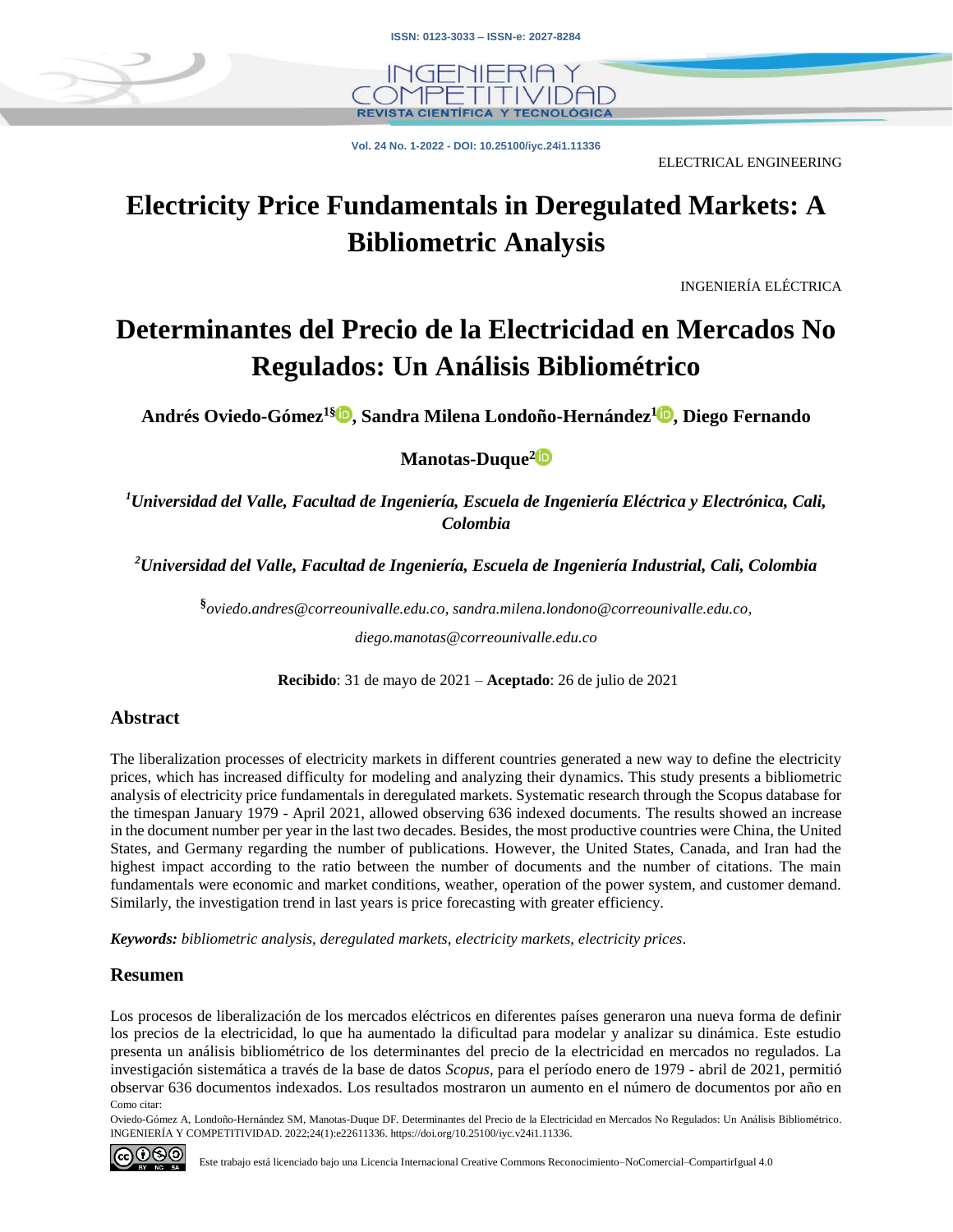las últimas dos décadas. Además, los países con mayor producción fueron China, Estados Unidos y Alemania según su número de publicaciones. Sin embargo, Estados Unidos, Canadá e Irán tuvieron el mayor impacto según la relación entre el número de documentos y el número de citas. Los principales determinantes fueron las condiciones económicas y de mercado, el clima, el funcionamiento del sistema eléctrico y la demanda de los clientes. Del mismo modo, la tendencia de investigación en los últimos años se enfoca en pronosticar el precio con mayor eficiencia.

*Palabras clave: análisis bibliométrico, mercados de electricidad, mercados no regulados, precios de electricidad.*

# **1. Introduction**

The electricity markets have been restructured to achieve efficiency and competitiveness. In the timespan 1990-2008, several countries made a liberalization process to have a competitive, transparent, and liable market  $(1,2)$ . These structural changes determined a trade that, in contrast to financial markets, is characterized by power storage limits, the low correlation between short-term and long-term prices, and a seasonal dynamic complex <sup>(3)</sup>.

On the other hand, the competitiveness introduction in the generation sector originated a spot market, wherein the electricity price is defined through an auction between suppliers to meet the hourly demand of the next day. Also, the difficulty in storing electricity causes the spot price to present characteristics such as high frequency, mean and variance are not constant, seasonal dynamics, high variability, and sensitivity to demand, besides changes in the generation sources  $(3-7)$ . Therefore, modeling and forecasting electricity price is defiance for academics and electricity market agents.

For a better price dynamic understanding, it is necessary to observe the fundamentals or the factors that explain its characteristics in the deregulated electricity markets. Therefore, a bibliometric analysis is proposed as a systematic tool for monitoring the research efforts on-field, allowing an overview of the electricity price determinants in the timespan January 1979 – April 2021. In general, variables that determine electricity prices in competitive markets were observed, such as economic conditions, weather

and temperature, power system operations, market structures, agent strategies, and historical factors.

This document is divided into five sections after the introduction: in section 2, the methodology for bibliometric analysis is defined. In section 3, the results are described; in section 4, the determinants of the electricity price in competitive markets are presented through bibliometric analysis results and the case of the Latin American electricity markets is included. In section 5, the summary and conclusions are presented.

# **2. Methodology**

The research was made with the Scopus database and included: (i) citation information, (ii) bibliographical information, (iii) abstract and keyboard, and (iv) other information. Further, the search equation (Eq. 1) includes the terms in the title of the article, abstract, and keywords and was limit to articles. The search equation is described below:

("electricity prices" OR "electricity spot prices" OR "electricity costs" OR "energy prices")

AND

("electricity markets" OR "deregulated markets" OR "energy markets") Eq. 1

AND

("fundamental\*" OR "specification\*" OR "d river\*" OR "determinant\*" OR "factor\*")

The software VOSviewer 1.6.14 was used for data analysis and visualization (8).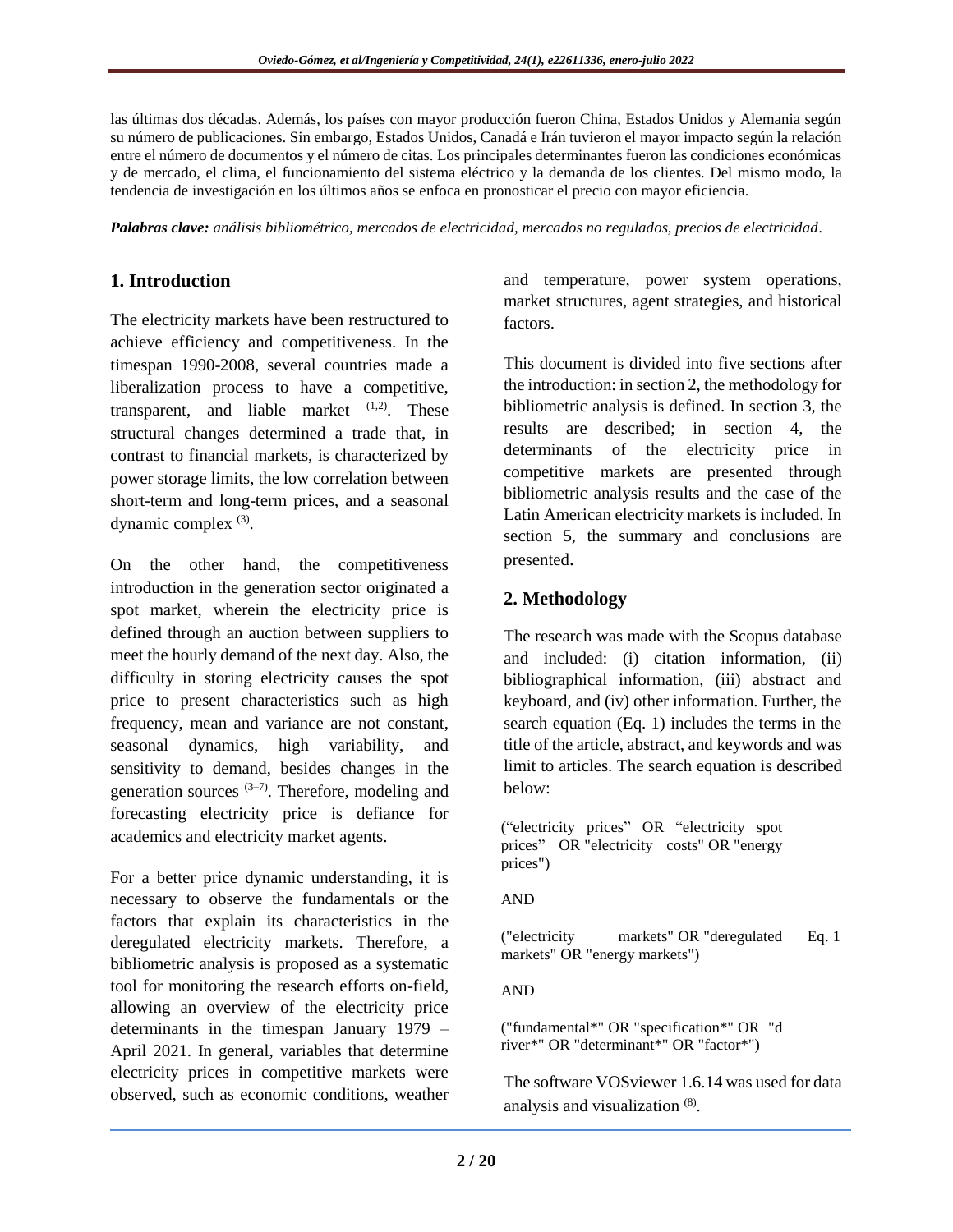### **3. Results**

636 documents published in the study period were observed. Figure 1 shows the number of articles per year. An increase can be noticed since 2003 due to the deregulation and liberalization of the electricity markets during 1990-2008. These structural changes introduced competition, transparency, and efficiency in power markets  $(1,9)$ . Therefore, the spot electricity price or market clearing price is defined as the intersection of supply and demand curves by aggregated bids for a particular hour. That is because the spot electricity contracts are auctioned the day before and once per day. Besides, these contracts are hourly agreements with physical delivery <sup>(5)</sup>.

However, the spot price structure caused a set of questions about its dynamics and volatility. Therefore, it was observed that the average of documents per year. Before 2003, was one document, but between 2003-2020, the average per year was above 32 manuscripts. Likewise, 22 manuscripts were identified until April 2021.



*Figure 1. Evolution of the number of documents related to the electricity spot price between 1979 and 2021. Source: Scopus database.*

In the following subsections, the results are described according to the countries and institutions related to modeling the spot price dynamics and its determinants; the subject areas and methodology approach applied to analysis and forecasting of spot prices; and the leading documents and authors focusing on this topic.

# **3.1. Leading countries and institutions related to the electricity spot price study**

Table 1 shows the number of documents by country. The top-five of leading countries that have studied the electricity price dynamics are

China with 122 manuscripts, the United States with 98, Germany with 69, the United Kingdom with 57, and Spain with 46. Besides, it was considered ranking the research impact through the number of citations, and the ratio between the number of citations and the number of publications (CP ratio). The United States and the United Kingdom were always within the top five. Despite China was in second place in citations, this country occupied the last place in the CP ratio, where The United States, Canada, and Iran were the most important countries. Furthermore, Figure 2 shows the countries' collaboration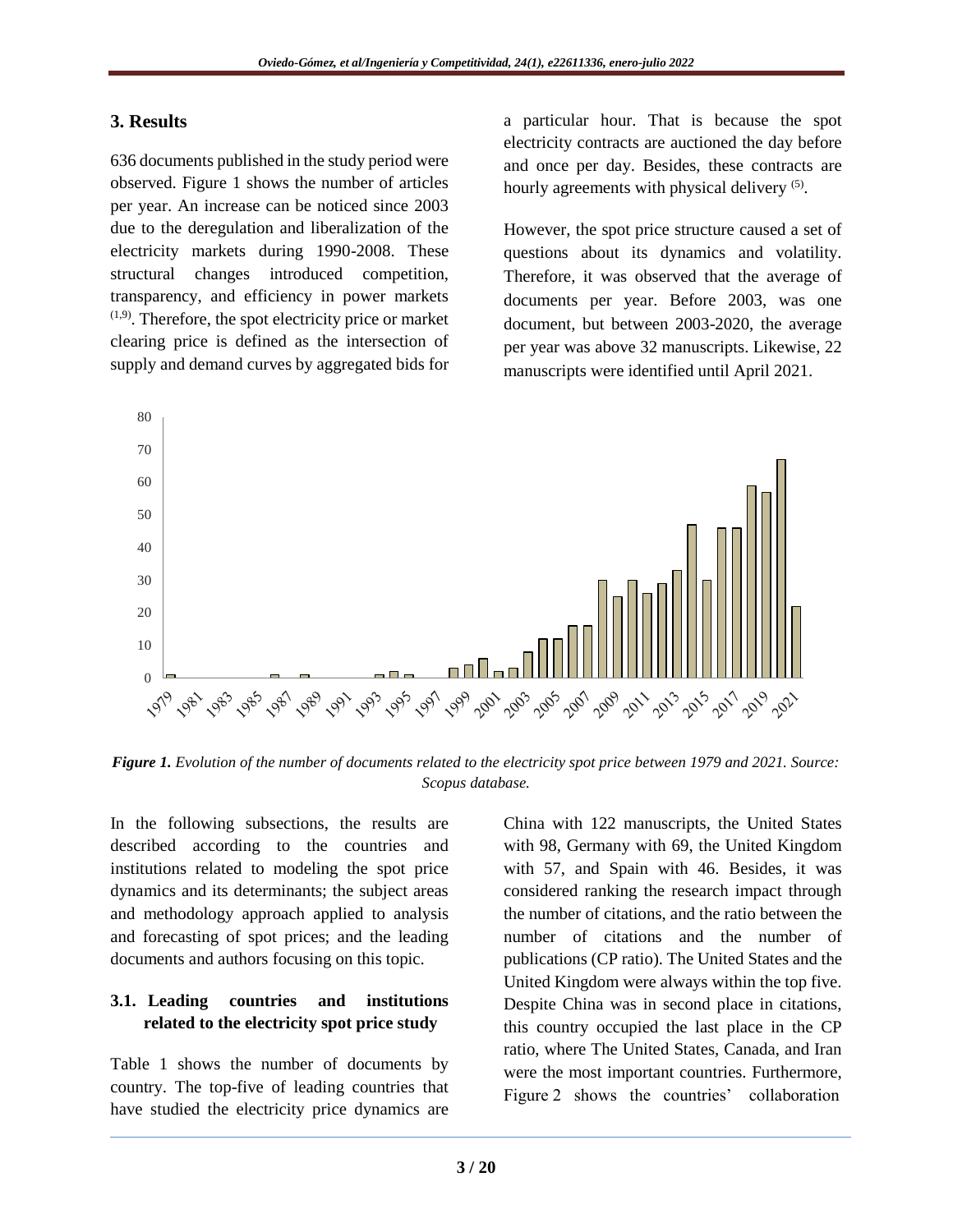| Country              | <b>Publications</b> | <b>Citations</b> | <b>Citations/Publications</b> |
|----------------------|---------------------|------------------|-------------------------------|
| China                | 122                 | 1,983            | 16.3                          |
| <b>United States</b> | 98                  | 3,079            | 31.4                          |
| Germany              | 69                  | 1,144            | 16.6                          |
| United<br>Kingdom    | 57                  | 1,576            | 27.6                          |
| Spain                | 46                  | 1,034            | 22.5                          |
| Australia            | 30                  | 641              | 21.4                          |
| Canada               | 23                  | 694              | 30.2                          |
| Norway               | 20                  | 414              | 20.7                          |
| Italy                | 20                  | 322              | 16.1                          |
| Iran                 | 20                  | 554              | 27.7                          |

*Table 1. Top-10 leading countries of studies related to electricity price fundamentals.*

*Source: Scopus database and VOSviewer analysis.*



*Figure 2. Visualization of the country collaboration network for studies on electricity price fundamentals. Source: Scopus database and VOSviewer analysis.*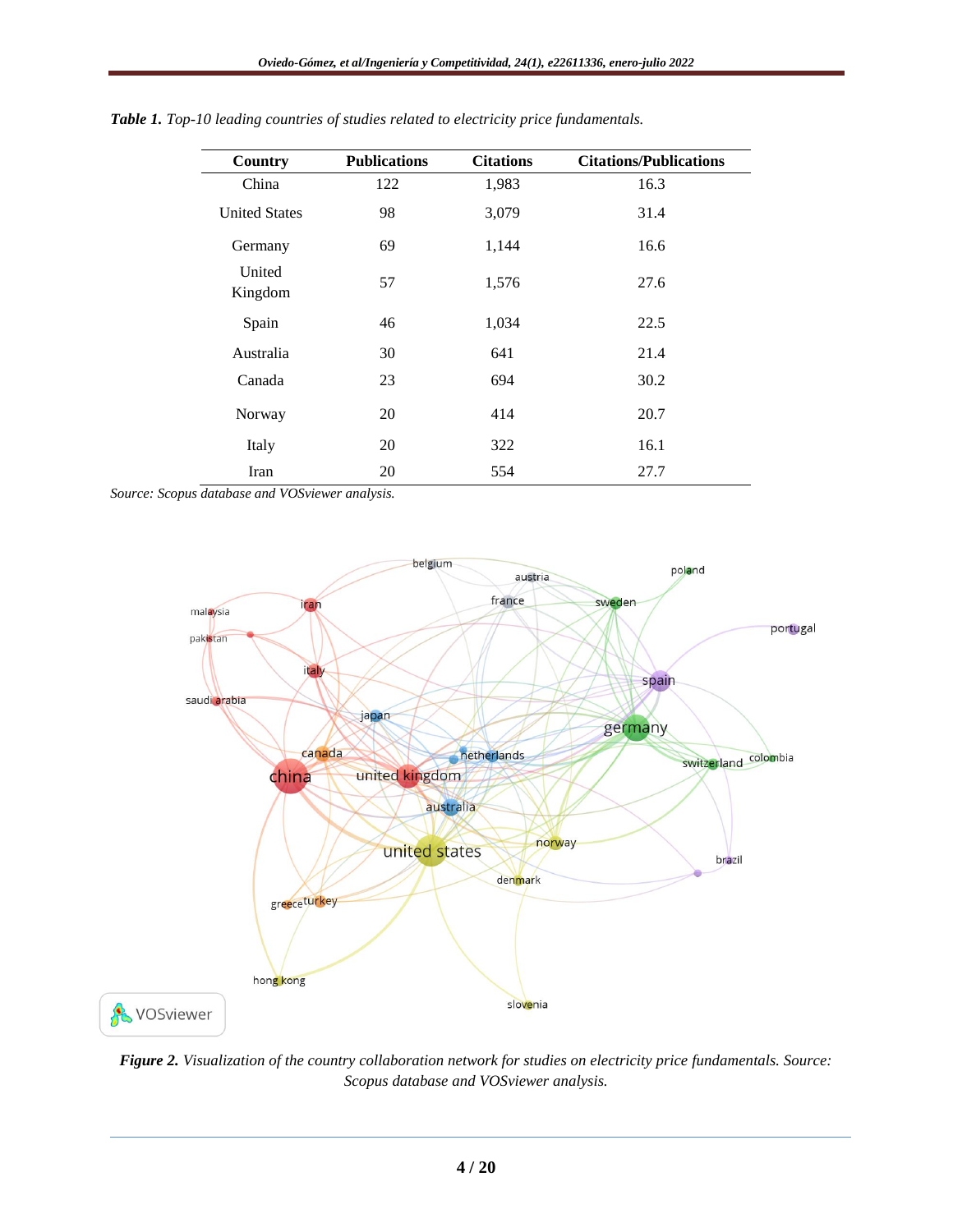network for studies on electricity price topics (countries contributing a minimum number of five documents and citations), and seven clusters were observed: red, green, blue, yellow, purple, grey, and orange. The United States, Germany, China, the United Kingdom, Spain, Australia, and Norway have the strongest collaboration network. In Latin America, Brazil and Colombia are the countries with more documents and citations. The first one has eight documents and 70 citations, and the second one has six documents and 51 citations, but Colombia presents a high CP ratio. Likewise, it was found that Mexico has three manuscripts and 30 citations, followed by Uruguay, Chile, Argentina, and Guatemala with one document per country.



*(a)*



*Figure 3. (a) Top-10 affiliations related to electricity price fundamentals. (b) Top-10 funding sponsors related to electricity price fundamentals. Source: Scopus database*.

Otherwise, Figure 3a shows the number of documents by affiliation, and Figure 3b provides the number of manuscripts by funding sponsor. Firstly, the leading universities in this research

area are North China Electric Power University with 18 documents, Norges Teknisk-Naturvitenskapelige Universitet with ten manuscripts, Zhejiang University, and London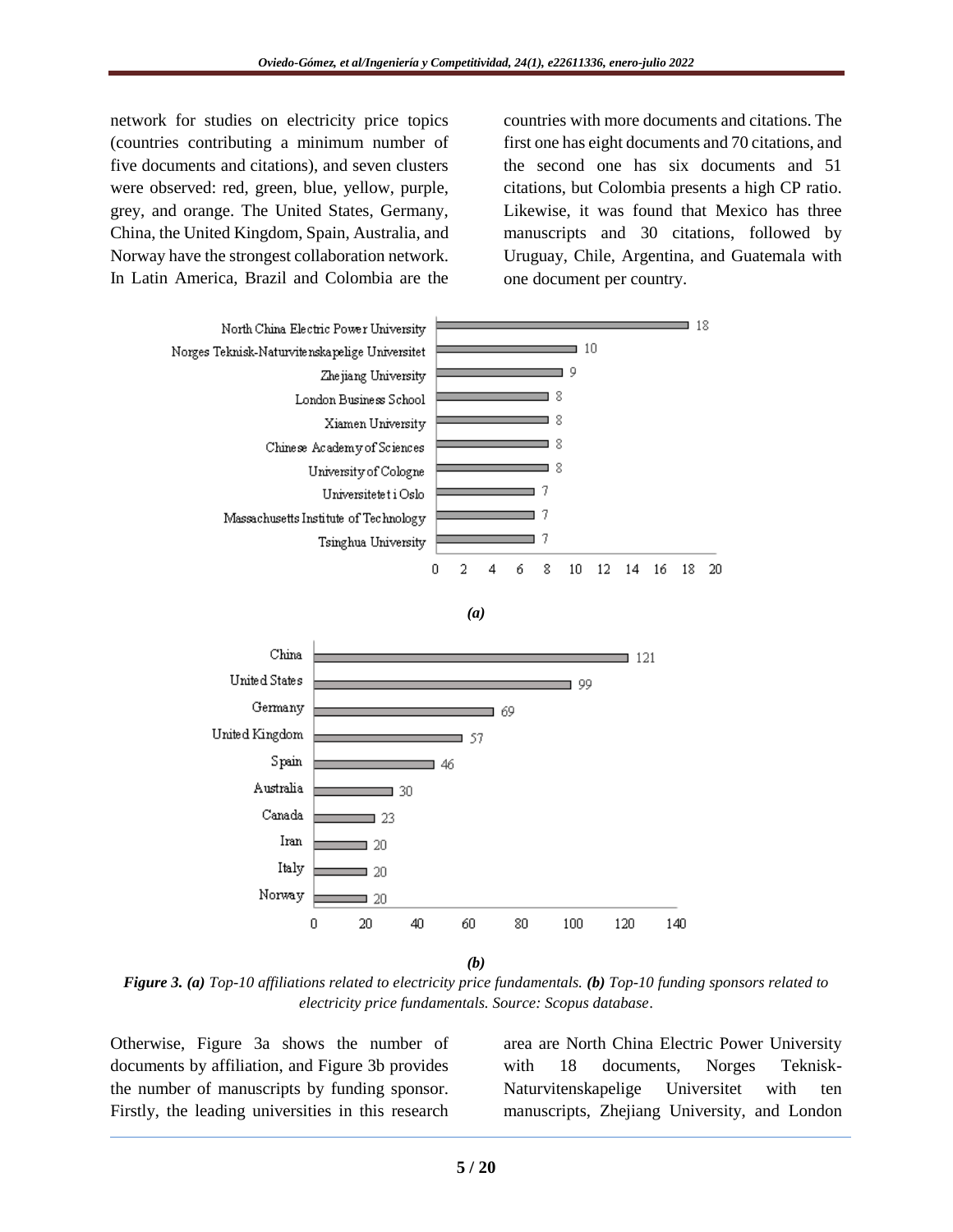Business School with eight manuscripts, respectively. Secondly, the most relevant sponsors in this topic are the National Natural Science Foundation of China, the European Commission, the Ministry of Education of People's Republic of China, and the UK Research and Innovation. The top-10 of affiliations and funding sponsors were involved in 15% and 16% of all publications, respectively. Besides, a close relation between countries, universities, and

funding sponsors was observed through this analysis.

Figure 4 describes the number of documents in percentage by subject area. The most relevant knowledge areas in this topic are Energy (30.9%), Engineering (18.5%), Environmental Science (14.6%), and Economics, Econometrics, and Finance (14.4%).



### **3.2. Subject areas and methodology approaches**

Given the deregulated process in energy markets, the modeling and forecasting of electricity prices require different methods. Therefore, several engineering techniques are applied to explain price dynamics such as simulation algorithms and artificial intelligence models. By contrast, econometric and statistical approaches as autoregressive or regression models are other methodologies used. According to  $(10)$ , techniques used in the literature can be classified into three groups: simulation models, game theory models, and times series analysis, as described below in Table 2. The time series models present more extensive applicability through stochastic models,

causal models, or artificial intelligence models such as neural networks, machine learning, or data-mining models.

### **3.3. Leading authors and documents**

Table 3 shows the most relevant authors with their affiliation and the number of documents in the period of study. The top five leading authors of electricity price fundamentals are Zarnikau with six documents and Woo, Reneses, Bunn, and Benth with five manuscripts each of them. These findings are coincident with the information reported in Table 1 and Figure 2, i.e., the most productive authors and the countries where their institutions are located.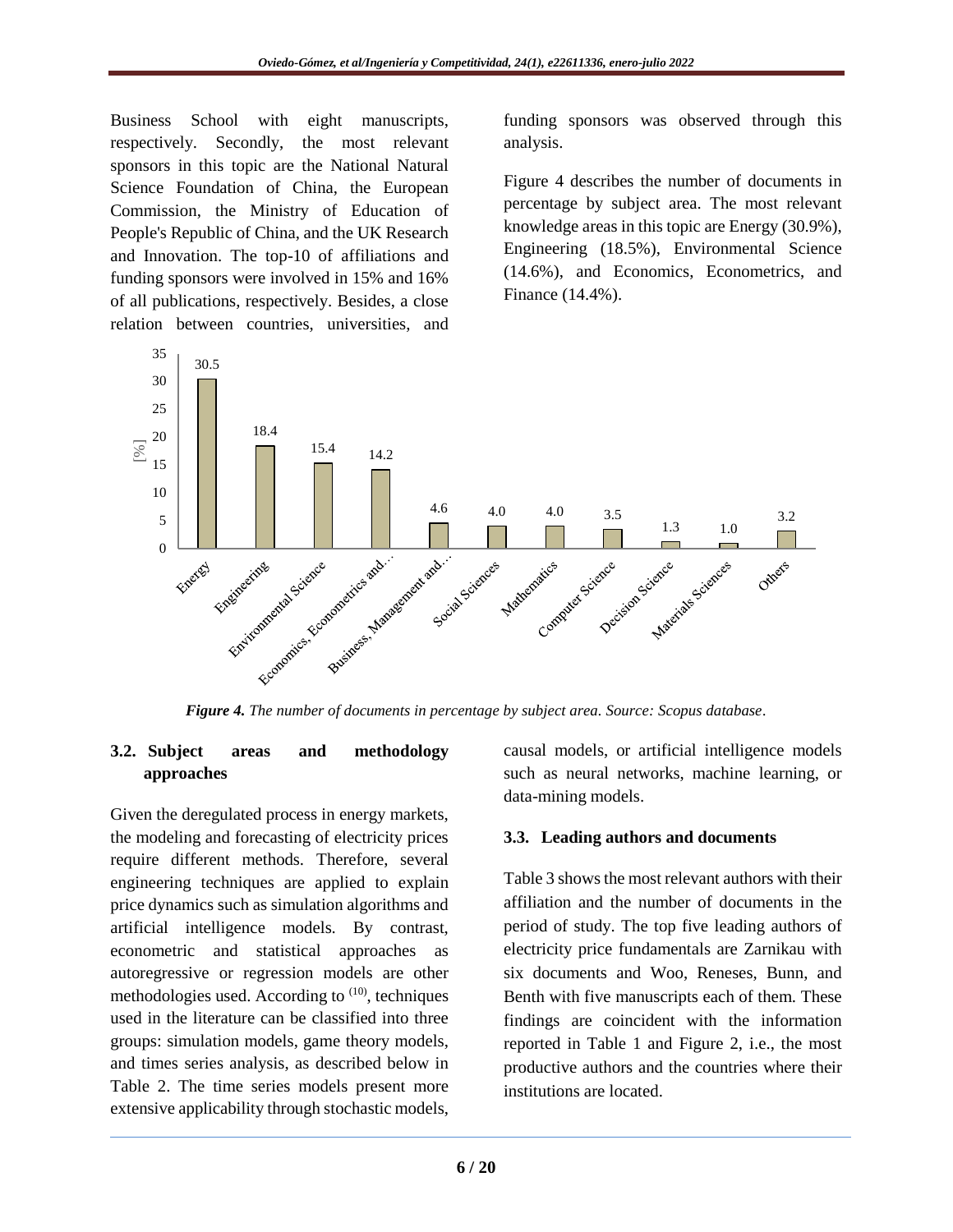| Group              | Model                                                                  | <b>References</b>                     |
|--------------------|------------------------------------------------------------------------|---------------------------------------|
|                    | Numerical simulation                                                   | (11, 12)                              |
|                    | Monte Carlo Method                                                     | $(13-15)$                             |
| Simulation models  | Computer simulation                                                    | (12, 16, 17)                          |
|                    | Optimization algorithm                                                 | (18)                                  |
|                    | Counterfactual simulation                                              | (19)                                  |
| Time series models | Neural network and machine learning<br>ARMA-GARCH<br>Regression models | $(20-25)$<br>$(26-29)$<br>$(7,30-34)$ |
|                    | Cooperative and non-cooperative game                                   | (35, 36)                              |
|                    | Nash-Stackelberg game                                                  | (37)                                  |
| Game theory models | Cournot model                                                          | (38, 39)                              |
|                    | Option-game-based                                                      | (40)                                  |
|                    | Linear supply function equilibrium model                               | (41)                                  |
|                    | Source: Scopus database.                                               |                                       |

*Table 2. Methods applied for the electricity spot price modeling.*

*Table 3. Top-10 leading authors of studies related to electricity price fundamentals.*

| $N^{\circ}$    | <b>Authors</b>    | <b>Affiliation</b>                                                                              | <b>Documents</b> |
|----------------|-------------------|-------------------------------------------------------------------------------------------------|------------------|
| 1              | Zarnikau, Jay W.  | The University of Texas at Austin, Austin, United<br><b>States</b>                              | 6                |
| 2              | Woo, Chikeung.    | The Education University of Hong Kong, Hong<br>Kong, China                                      | 5                |
| 3              | Reneses, Javier   | Instituto de Investigación Tecnológica, ICAI,<br>Universidad Pontificia Comillas, Madrid, Spain | 5                |
| $\overline{4}$ | Bunn, D.W.        | London Business School, London, United Kingdom                                                  | 5                |
| 5              | Benth, F.E.       | Universitetet I Oslo, Oslo, Norway                                                              | 5                |
| 6              | Lin, B.           | Xiamen University, Xiamen, China                                                                | $\overline{4}$   |
| 7              | Mandal, P.        | The University of Texas at El Paso, El Paso, United<br><b>States</b>                            | $\overline{4}$   |
| 8              | Gubina, A.F       | Univerza v Ljubljani, Ljubljana, Slovenia                                                       | 4                |
| 9              | García-Martos, C. | Universidad Politécnica de Madrid, Madrid, Spain                                                | 4                |
| 10             | Bello, A.         | Instituto de Investigación Tecnológica, ICAI,<br>Universidad Pontificia Comillas, Madrid, Spain | $\overline{4}$   |

*Source: Scopus database.*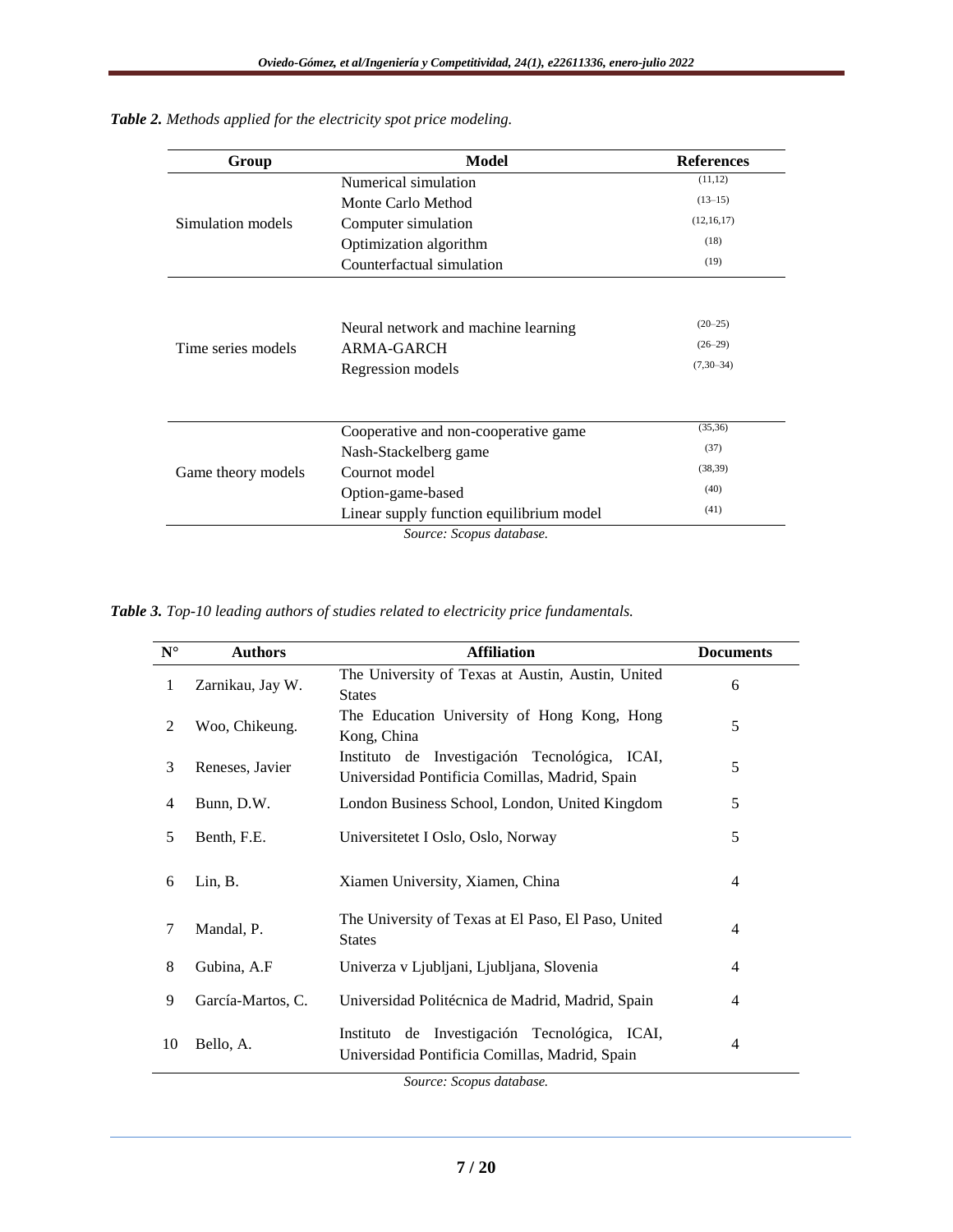By contrast, the authors' keywords, electricity markets, electricity prices, electricity price forecasting, renewable energy, and electricity, had 127, 126, 44, 37, and 36 occurrences. respectively. The top 10 author keywords with their number of occurrences are shown in Table 4. Likewise, Figure 5 shows the research topic network visualization of publications related to electricity price fundamentals, and six clusters were observed (the minimum number of occurrences of a keyword is five). The primary node is the electricity market and has links with electricity prices, empirical methods (quantile regression, neural network, or forecasting), uncertainty, risk, and market characteristics (deregulation, electricity generation, energy efficiency, energy policy, or renewable energy).

*Table 4. Top-10 author keywords of electricity price fundamentals studies.*

| $N^{\circ}$ | <b>Keywords</b>                  | <b>Occurrences</b> |
|-------------|----------------------------------|--------------------|
| 1           | Electricity markets              | 127                |
| 2           | Electricity prices               | 126                |
| 3           | Electricity price<br>forecasting | 44                 |
| 4           | Renewable energy                 | 37                 |
| 5           | Electricity                      | 36                 |
| 6           | Energy efficiency                | 27                 |
| 7           | Deregulation                     | 14                 |
| 8           | Demand response                  | 10                 |
| 9           | China                            | 9                  |
| 10          | Quantile regression              | 7                  |

*Source: Scopus database and VOSviewer analysis.*

Furthermore, Table 5 shows the most cited research related to electricity price fundamentals based on Scopus reports. The most cited paper analyzed the market liberalization effects on the elasticity of the demand for electricity (42). After electricity market liberalization, the consumers are more exposed to the electricity prices volatility and may decide to modify their demand

profile to reduce their costs. Therefore, the authors considered a pool electricity market with scheduling generation and setting the electricity prices, using 26 generator systems. The results showed that the elasticity of the demand is an important factor to be considered when the price is setting in a centralized competitive market. In the next section, the different fundamentals of electricity prices found in the bibliometric analysis are discussed.

# **4. Determinants of electricity price in deregulated markets: Discussion**

After the liberalization of electricity markets, the price has shown high volatility, mean-reversion, seasonality, extreme spikes, and its dynamic is explained by a set of fundamentals <sup>(6)</sup>. According to  $(5,10)$ , the most important factors to explain the electricity price dynamics were categorized into five groups: i) market characteristics, ii) fundamental factors, iii) operational factors, iv) strategic factors, and v) historical factors. Table 6 summarizes the principal determinants of electricity spot prices observed in the literature.

In the short term and as of the electricity spot price characteristics, its high variability is related to stational patterns transmit by variables such as hourly demand, load conditions, and generating capacity for a particular day. Besides, the electricity storage limitations cause relevant changes in price distribution by external event shocks as weather fluctuation, production and transmission failures, or shortage in generation sources (e.g., water, gas, or coal).

Likewise, electricity demand captures consumption changes of different economic sectors as industrial, commercial, and residential. Therefore, the dynamic of these activities modifies the price structures due to the demand is inelastic in the short term.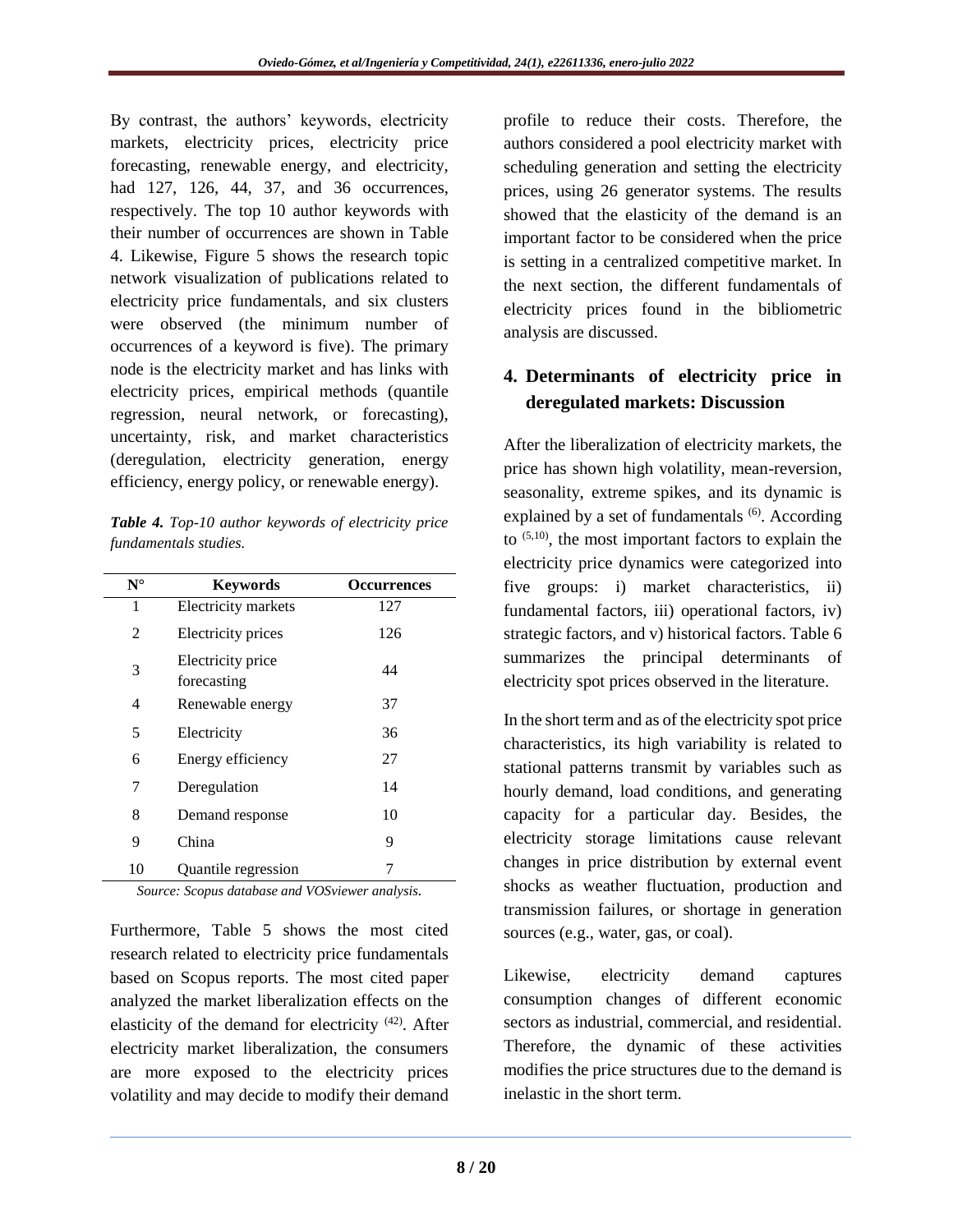

*Figure 5. Research topic map for publications related to electricity price fundamentals. Source: Scopus database and VOSviewer analysis.*

*Table 5. Most cited documents in the global research related to electricity price fundamentals.*

| Title                                                                                                                   | <b>Authors</b>                                                                | Year | <b>Journal</b>                                                                          | <b>Citations</b> |
|-------------------------------------------------------------------------------------------------------------------------|-------------------------------------------------------------------------------|------|-----------------------------------------------------------------------------------------|------------------|
| Factoring the elasticity of<br>demand in electricity<br>prices                                                          | Kirschen, D. S.,<br>Strbac, G.,<br>Cumperayot, P., and<br>de Paiva Mendes, D. | 2000 | <b>IEEE</b> Transactions on<br>Power Systems, 15(2),<br>pp. 612-617                     | 476              |
| Electricity price<br>forecasting in<br>deregulated markets: A<br>review and evaluation                                  | Aggarwal, S. K., Saini,<br>L. M., and Kumar, A.                               | 2009 | International Journal of<br>Electrical Power and<br>Energy Systems, 31(1),<br>pp. 13-22 | 321              |
| RBF neural network and<br>ANFIS-based short-term<br>load forecasting<br>approach in real-time<br>price environment      | Yun, Z., Quan, Z.,<br>Caixin, S., Shaolan, L.,<br>Yuming, L., and Yang,<br>S. | 2008 | <b>IEEE</b> Transactions on<br>Power Systems, 23(3),<br>853-858                         | 293              |
| <b>Energy Price Forecasting</b><br>in the Ontario<br>Competitive Power<br><b>System Market</b>                          | Rodriguez, C. P., and<br>Anders, G. J.                                        | 2004 | <b>IEEE</b> Transactions of<br>Power Systems, 19(1),<br>pp. 366-374                     | 257              |
| A quantitative analysis of<br>pricing behavior in<br>California's wholesale<br>electricity market during<br>summer 2000 | Joskow, P. L., and<br>Kohn, E.                                                | 2002 | Energy Journal, 23(4),<br>pp. 1-35                                                      | 219              |
| Source: Scopus database.                                                                                                |                                                                               |      |                                                                                         |                  |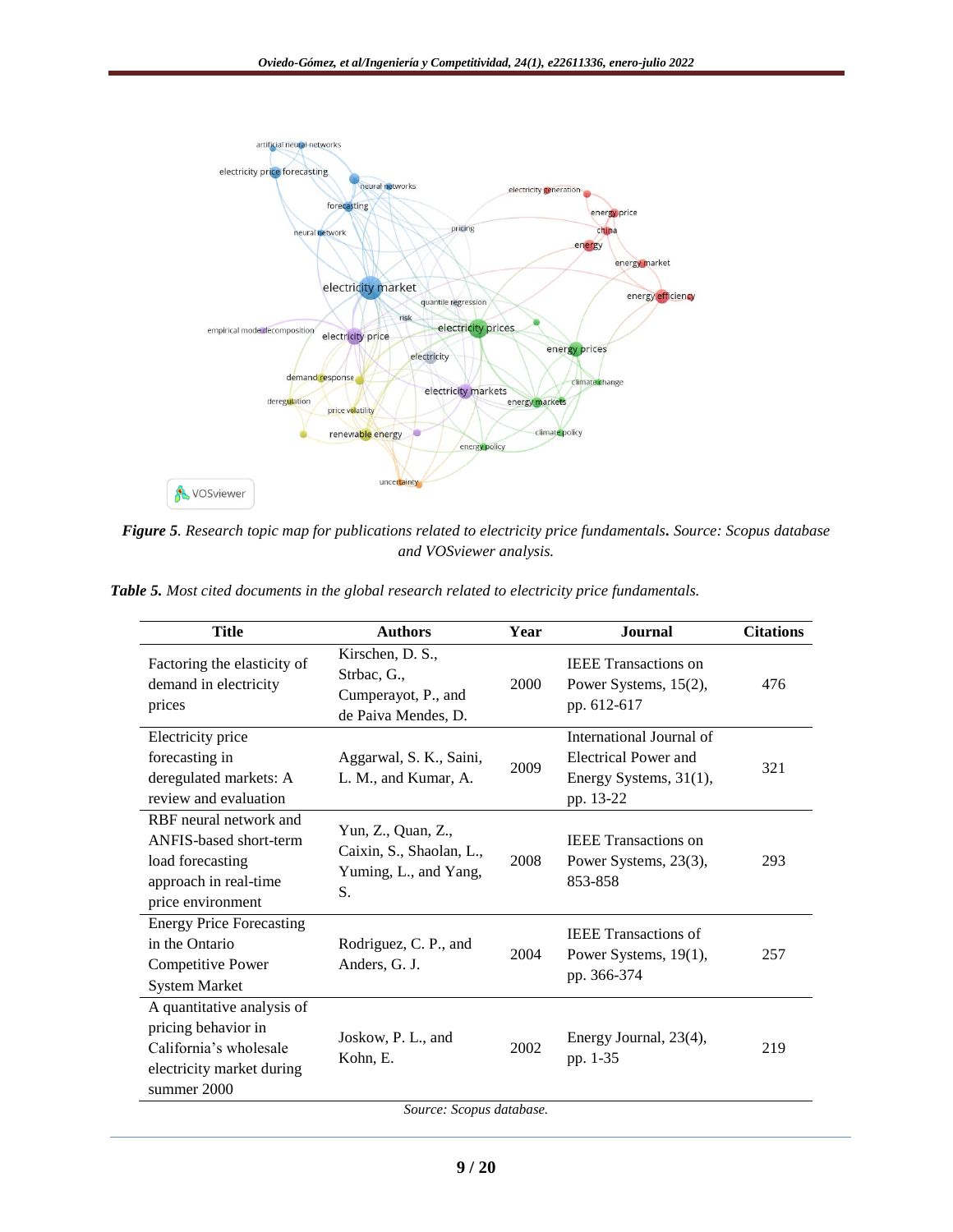| Group                      | <b>Determinant</b>                          | <b>References</b>         |  |
|----------------------------|---------------------------------------------|---------------------------|--|
|                            | Demand and supply                           |                           |  |
|                            | Electricity imports-exports                 |                           |  |
| Market characteristics     | Market power of suppliers                   | $(6,7,16,19,32,42,42-49)$ |  |
|                            | Market-clearing quantity                    |                           |  |
|                            | Energy policy                               |                           |  |
|                            | Fuel prices                                 |                           |  |
| <b>Fundamental factors</b> | Weather                                     | $(7,18,19,30,45,50-53)$   |  |
|                            | Hydrological conditions                     |                           |  |
|                            | Price measure frequency                     |                           |  |
|                            | Load rate                                   |                           |  |
|                            | Electricity production                      | $(6,7,45,54-60)$          |  |
| Operational factors        | Energy sources: nuclear, hydric, or thermal |                           |  |
|                            | Congestion index                            |                           |  |
|                            | Line status and limits                      |                           |  |
|                            | Power transmission costs                    |                           |  |
| Strategic factors          | Energy purchasing agreements                |                           |  |
|                            | Bilateral contracts                         | $(14, 45, 61 - 66)$       |  |
|                            | Bidding strategy                            |                           |  |
|                            | Electricity price lags                      |                           |  |
| <b>Historical factors</b>  | Demand and supply lags                      | (44, 49, 67)              |  |
|                            | Hydric reserve lags                         |                           |  |

*Table 6. The principal determinants of the electricity spot price.*

*Source: own elaboration.*

Other factors related to increasing price variances are the market structure, energy policy, agent strategies, and the impossibility of achieving the demand and supply equilibrium in real-time. Therefore, modeling the electricity spot price dynamic represents a challenge to market agents. In the last years, the investigation trend about modeling the electricity spot price has shown a significant effort to applied different forecasting methodologies. Since the introduction of the competitive electricity markets, spot price forecasting has become a relevant decisionmaking mechanism by many companies.

According to  $(68,69)$ , the inception of smart grids and renewable integration has increased the uncertainty on some market indicators as the spot price, demand, and supply. For example, renewable energies can reduce price volatility in Hydrothermal power markets  $(70)$ . Thus, the

bibliometric analysis showed that approximately 60% of the papers of the last five years had the price forecast as the main objective (29,66,71–74). In this way, price prediction has become a principal method for planning and operations in energy systems. Besides, the growing popularity of artificial intelligence methods, characterized by fast fitting and low memory usage, allow simple price forecasting  $(21-23,25,75-78)$ .

#### **4.1. Latin America case**

Figure 6 shows the electricity generation by fuel in 2019. There is a high dependence on natural gas and coal for power generation in North America (57%), the Commonwealth of Independent States (CIS) (67%), the Middle East (64%), the Asian Pacific (70%), and Africa (68%). By contrast, Europe has a balanced energy matrix where each source weight, except oil, is between 16%-23%. However, South and Central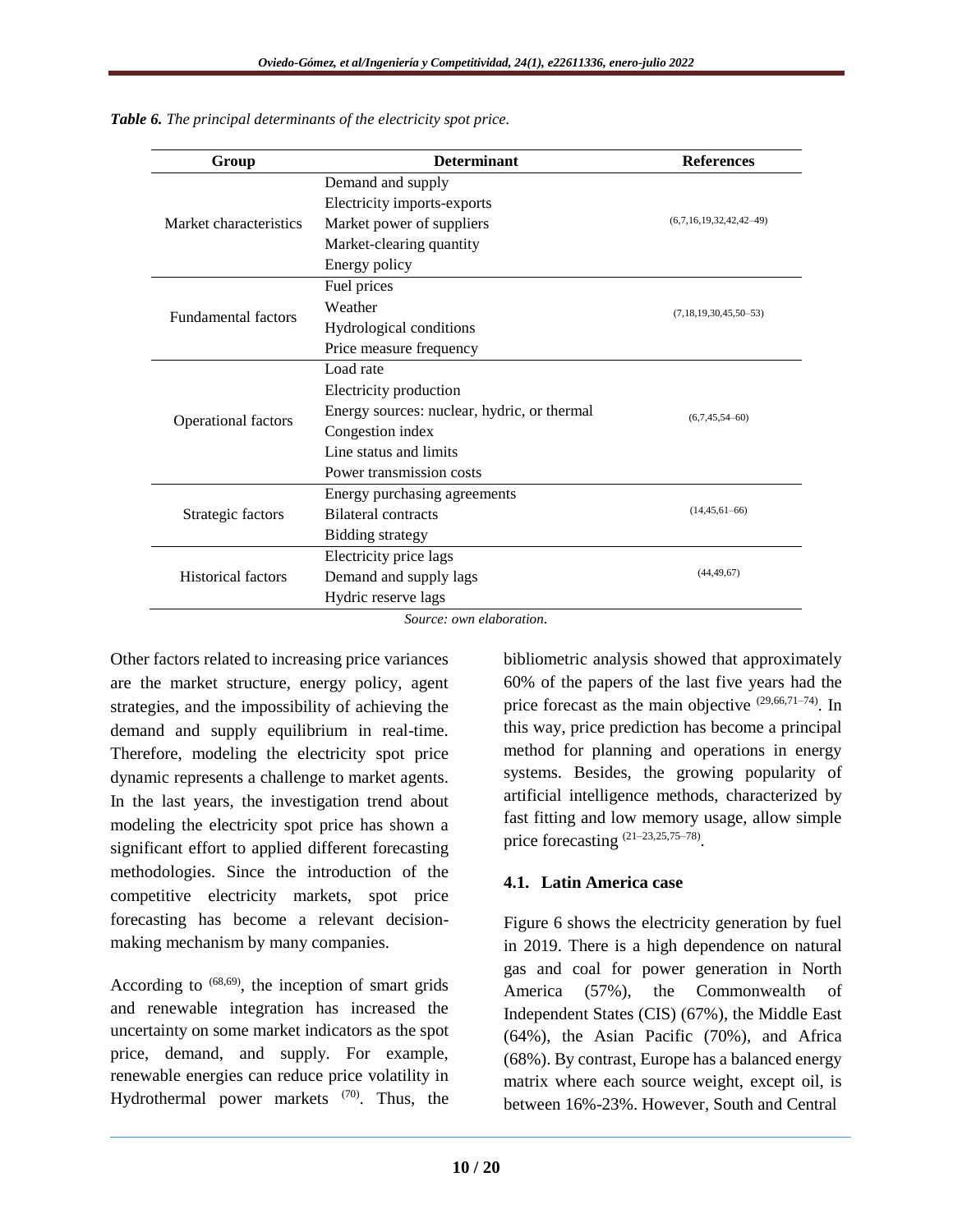

*Figure 6. Regional electricity generation by fuel 2019. Source: Adapted from (79)*

America gets more than half of its power from hydroelectricity, with a share far higher than any other region. Besides, fuel fossil has a total percentage of 31%. Therefore, in S. & C. America, the generation is based on hydroelectric and thermal power sources.

Despite countries such as Paraguay, Uruguay, and Costa Rica, the market is integrated and depends on the state, liberalization process in Latin America showed that energy policy, fuel prices, and hydrological conditions are the fundamentals that explain electricity price fluctuations (80,81). In Central America, <sup>(31)</sup> described that electricity price fluctuations are related to hydrology changes and fossil fuel price variations in Guatemala, El Salvador, and Panama. Similarly, in Mexico, the prices are correlated with fuels because close to 46% of the energy market depends on fossil sources  $(82)$ . Also, the price increase depends on growing congestion in the national electricity transmission network <sup>(83)</sup>.

In Chile, the empirical evidence shows that price dynamics depend on fuel prices and hydrology (84– 86). Besides, (87) observed that spot prices are

related to uncertainty and investment decisions making. Thus, the fundamentals of prices in the long term were the structure of the transmission system, the hydrology, and contract prices. Meanwhile, in Brazil, the spot price variations are linked to historical factors, hydrological conditions, generation sources, and energy demand  $(88-91)$ . However,  $(92)$  described that electricity prices were skyrocketing during 2011- 2015 not only to unfavorable hydrology but also to problems in the planning and execution of the expansion of power generation and transmission, and difficulties with the NEWAVE dispatch software used by the government.

Colombia has many studies about price dynamics since its energy market is based on hydrothermal power generation. Hydropower represents close to 70% of energy production and the rest depends on thermal power for periods of high demand or temperature shocks (70). The studies showed that variables such as electricity demand and supply, reservoir levels, weather, fuel prices, power transmission failures, energy policy, bilateral contracts, and agent strategies are fundamentals to determine spot price structure  $(4,93-97)$ .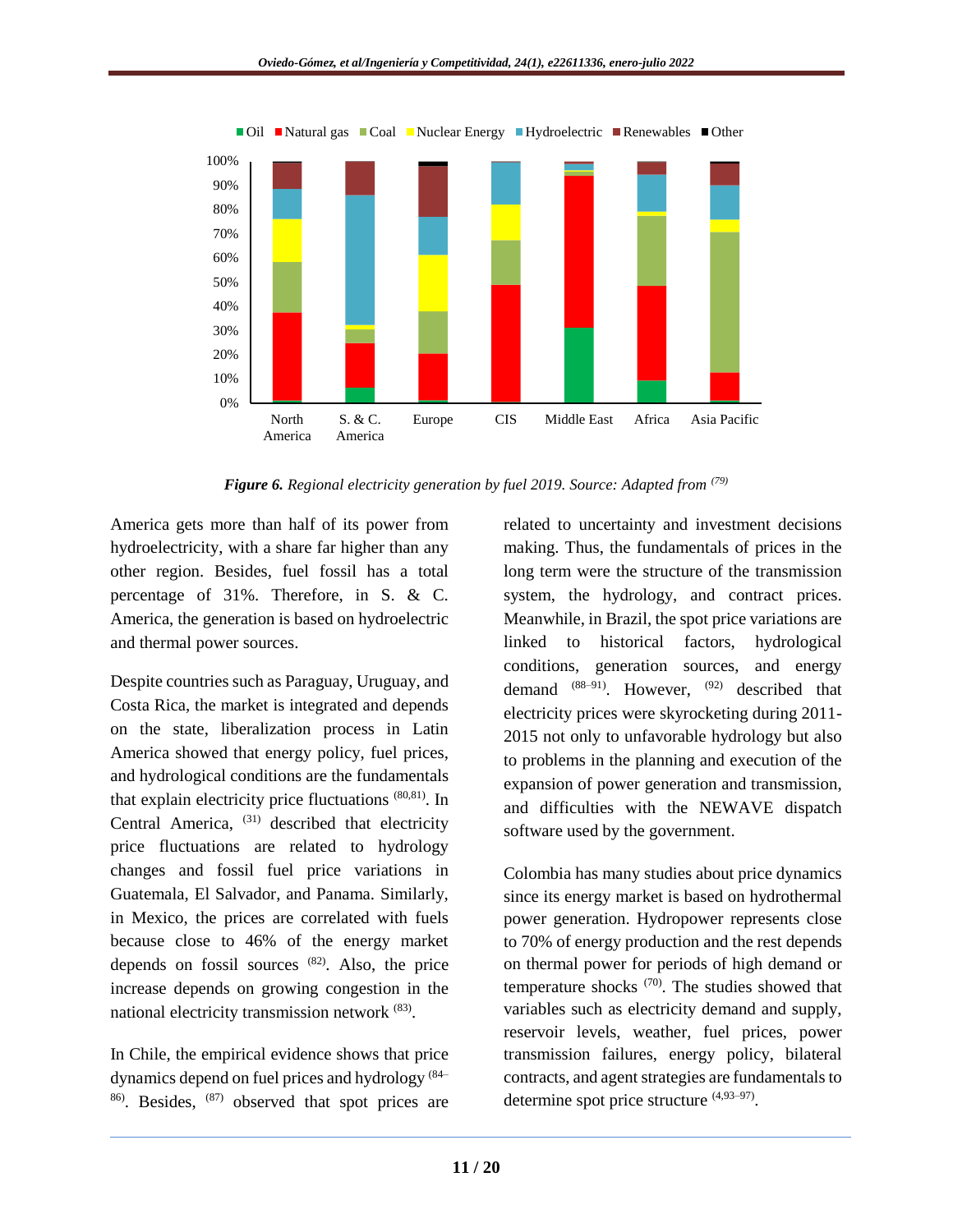# **5. Conclusions**

A total of 636 articles related to electricity price fundamentals were published in timespan January 1979 – April 2021. A significant increase in the number of documents after 2000 was observed due to electricity market liberalizations during 1990-2008. Furthermore, countries such as the United States and the United Kingdom are the research leaders. However, the United States, Canada, and Iran had a high impact on their CP ratio. Also, the main investigation areas related to the fundamentals of electricity prices were Energy, Engineering, Environmental Science, and Economics, Econometrics, and Finance.

On the other hand, the most cited papers showed that the factors are categorized into five groups: i) market characteristics, ii) fundamental factors, iii) operational factors, iv) strategic factors, and v) historical factors. However, and independent of market structure, price volatility always is given by factors such as economic conditions, weather, operation of power systems, and customer demands.

Besides, the investigation trend observed in this study is related to forecasting the electricity spot price since the inception of competitive power markets. The academics and market agents have understood that electricity spot price and load forecasting are relevant for energy systems and operations than ever before. Therefore, the price fundamentals give a new perspective to understand the price dynamic. Likewise, the growing renewable sources and the inception of smart grids reduce the gap between the technical business and financial business, consequently the uncertainty increase.

Finally, the future research proposal can be divided into two topics: first, apply advanced empirical methods of artificial intelligence and time series analysis to evaluate the fundamentals of the electricity price on these markets. Second,

to identify the electricity prices effects on different sectors such as industry or economic activity.

# **6. Acknowledgements and/or funding statement**

This research did not receive any specific grant from funding agencies in the public, commercial, or not-for-profit sectors.

# **7. References**

- (1) Weron R. Modeling and forecasting electricity loads and prices: a statistical approach. Chichester, England; Hoboken, NJ: John Wiley & Sons; 2006. 178 p. (Wiley finance series).
- (2) Weron R, Misiorek A. Forecasting spot electricity prices: A comparison of parametric and semiparametric time series models. Int J Forecast. 2008 Oct;24(4):744–63. [https://doi.org/10.1016/j.ijforecast.2008.](https://doi.org/10.1016/j.ijforecast.2008.08.004) [08.004](https://doi.org/10.1016/j.ijforecast.2008.08.004)
- (3) Gil-Zapata MM, Maya-Ochoa C. Modelación de la volatilidad de los precios de la energía eléctrica en Colombia. Rev Ing Univ Medellín. 2008;(12):87–114.
- (4) Castaño E, Sierra J. Sobre la existencia de una raíz unitaria en la serie de tiempo mensual del precio de la electricidad en Colombia. Lect Econ. 2012;259–91. [https://revistas.udea.edu.co/index.php/le](https://revistas.udea.edu.co/index.php/lecturasdeeconomia/article/view/12817/11548) [cturasdeeconomia/article/view/12817/11](https://revistas.udea.edu.co/index.php/lecturasdeeconomia/article/view/12817/11548) [548](https://revistas.udea.edu.co/index.php/lecturasdeeconomia/article/view/12817/11548)
- (5) Girish GP, Vijayalakshmi S. Determinants of Electricity Price in Competitive Power Market. Int J Bus Manag. 2013 Oct 15;8(21):70–5. <https://doi.org/10.5539/ijbm.v8n21p70>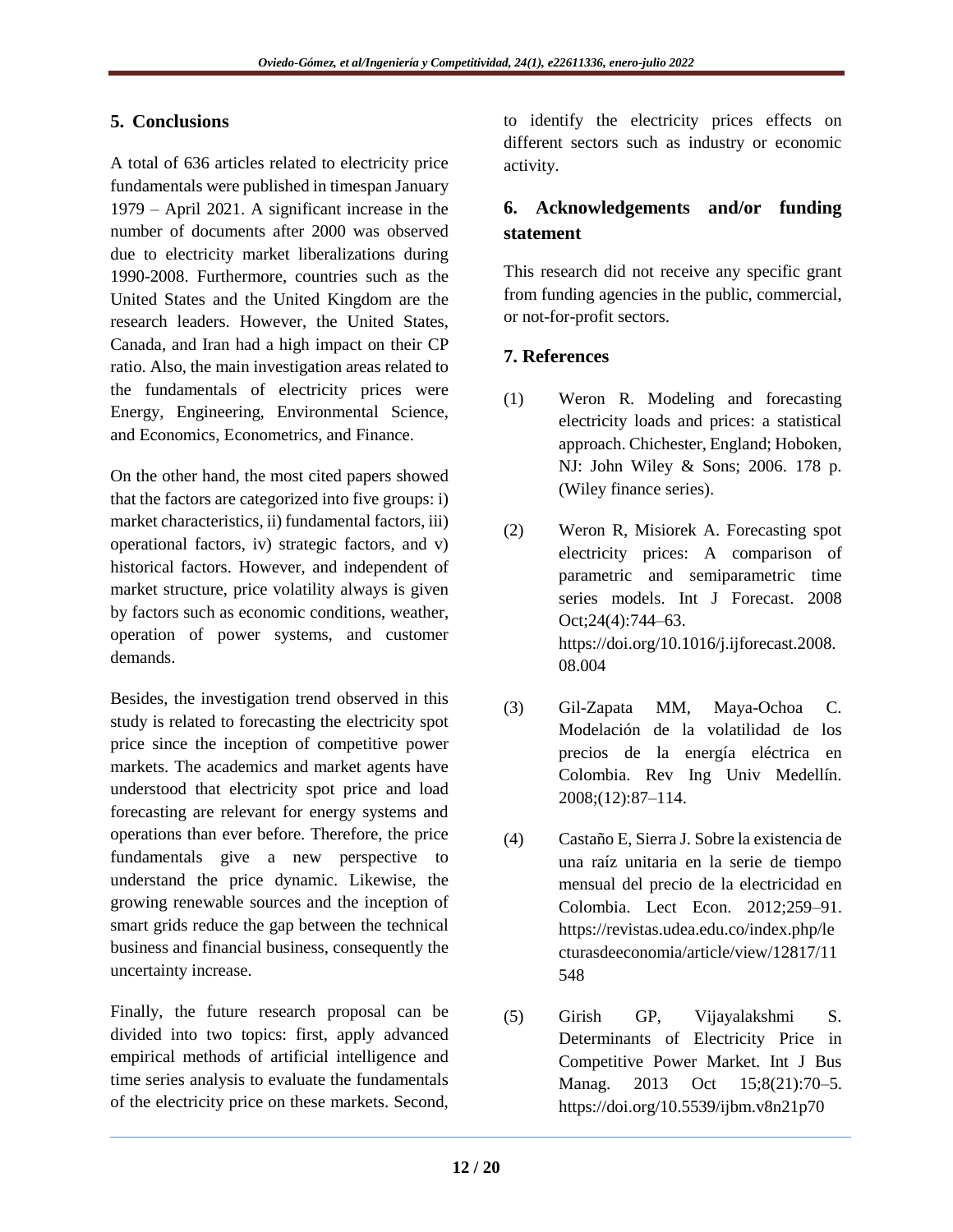- (6) Huisman R, Mahieu R. Regime jumps in electricity prices. Energy Econ. 2003;25(5):425–434. [https://doi.org/10.1016/S0140-](https://doi.org/10.1016/S0140-9883(03)00041-0) [9883\(03\)00041-0](https://doi.org/10.1016/S0140-9883(03)00041-0)
- (7) Yun Z, Quan Z, Caixin S, Shaolan L, Yuming L, Yang S. RBF neural network and ANFIS-based short-term load forecasting approach in real-time price environment. IEEE Trans Power Syst. 2008;23(3):853–8. [https://doi.org/10.1109/TPWRS.2008.92](https://doi.org/10.1109/TPWRS.2008.922249) [2249](https://doi.org/10.1109/TPWRS.2008.922249)
- (8) van Eck NJ, Waltman L. Software survey: VOSviewer, a computer program for bibliometric mapping. Scientometrics. 2010 Aug;84(2):523–38. [https://doi.org/10.1007/s11192-009-](https://doi.org/10.1007/s11192-009-0146-3) [0146-3](https://doi.org/10.1007/s11192-009-0146-3)
- (9) Longstaff FA, Wang AW. Electricity Forward Prices: A High-Frequency Empirical Analysis. J Finance. 2004;59(4):1877–1900. Available from: <http://www.jstor.org/stable/3694881>
- (10) Aggarwal SK, Saini LM, Kumar A. Electricity price forecasting in deregulated markets: A review and evaluation. Int J Electr Power Energy Syst. 2009 Jan;31(1):13–22. [https://doi.org/10.1016/j.ijepes.2008.09.](https://doi.org/10.1016/j.ijepes.2008.09.003) [003](https://doi.org/10.1016/j.ijepes.2008.09.003)
- (11) Xie L, Zheng H, Zhang L. Electricity price sensitivity analysis based on numerical simulation. Dianli Xitong Zidonghua Automation Electr Power Syst. 2009;33(12):38–42.
- (12) Felten B. An integrated model of coupled heat and power sectors for large-scale energy system analyses. Appl Energy.

2020;266. [https://doi.org/10.1016/j.apenergy.2020.](https://doi.org/10.1016/j.apenergy.2020.114521) [114521](https://doi.org/10.1016/j.apenergy.2020.114521)

- (13) Askari MT, Ab Kadir MZA, Hizam H, Jasni J. A new comprehensive model to simulate the restructured power market for seasonal price signals by considering on the wind resources. J Renew Sustain Energy. 2014;6(2):023104. <https://doi.org/10.1063/1.4869141>
- (14) Motamedi Sedeh O, Ostadi B. Optimization of bidding strategy in the day-ahead market by consideration of seasonality trend of the market spot price. Energy Policy. 2020;145:111740. [https://doi.org/10.1016/j.enpol.2020.111](https://doi.org/10.1016/j.enpol.2020.111740) [740](https://doi.org/10.1016/j.enpol.2020.111740)
- (15) Krečar N, Gubina AF. Risk mitigation in the electricity market driven by new renewable energy sources. Wiley Interdiscip Rev Energy Environ. 2020;9(1):e362. <https://doi.org/10.1002/wene.362>
- (16) Joskow PL, Kahn E. A quantitative analysis of pricing behavior in California's wholesale electricity market during summer 2000. Energy J. 2002;23(4):1–35. [https://doi.org/10.5547/ISSN0195-6574-](https://doi.org/10.5547/ISSN0195-6574-EJ-Vol23-No4-1) [EJ-Vol23-No4-1](https://doi.org/10.5547/ISSN0195-6574-EJ-Vol23-No4-1)
- (17) Brouwer AS, van den Broek M, Zappa W, Turkenburg WC, Faaij A. Least-cost options for integrating intermittent renewables in low-carbon power systems. Appl Energy. 2016;161:48–74. [https://doi.org/10.1016/j.apenergy.2015.](https://doi.org/10.1016/j.apenergy.2015.09.090) [09.090](https://doi.org/10.1016/j.apenergy.2015.09.090)
- (18) Jurasz J, Kies A, Zajac P. Synergetic operation of photovoltaic and hydro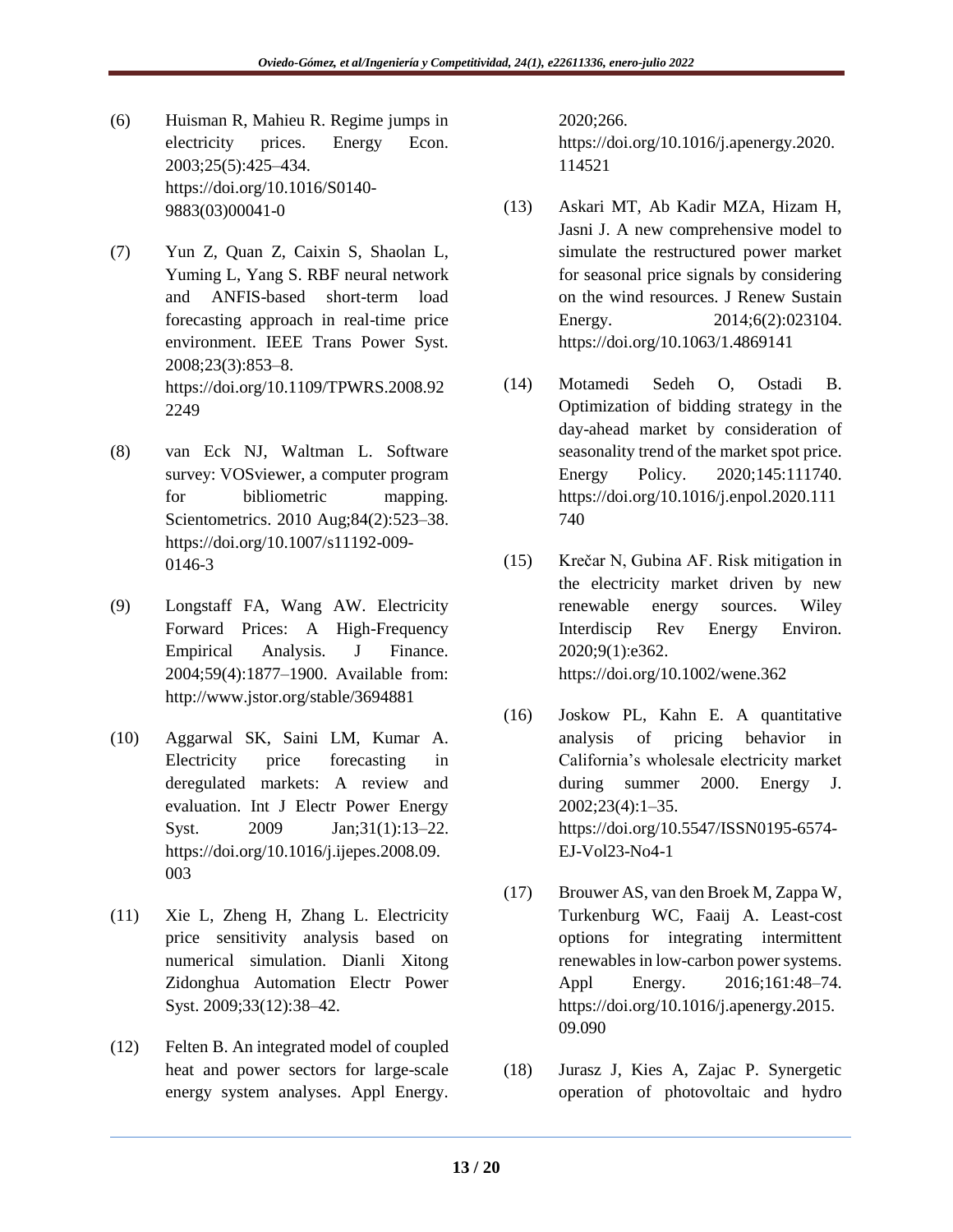power stations on a day-ahead energy market. Energy. 2020;212:118686. [https://doi.org/10.1016/j.energy.2020.11](https://doi.org/10.1016/j.energy.2020.118686) [8686](https://doi.org/10.1016/j.energy.2020.118686) 

- (19) Hellwig M, Schober D, Woll O. Measuring market integration and estimating policy impacts on the Swiss electricity market. Energy Econ. 2020;86:104637. [https://doi.org/10.1016/j.eneco.2019.104](https://doi.org/10.1016/j.eneco.2019.104637) [637](https://doi.org/10.1016/j.eneco.2019.104637)
- (20) Keles D, Scelle J, Paraschiv F, Fichtner W. Extended forecast methods for dayahead electricity spot prices applying artificial neural networks. Appl Energy. 2016;162:218–30. [https://doi.org/10.1016/j.apenergy.2015.](https://doi.org/10.1016/j.apenergy.2015.09.087) [09.087](https://doi.org/10.1016/j.apenergy.2015.09.087)
- (21) Rafiei M, Niknam T, Khooban M-H. Probabilistic Forecasting of Hourly Electricity Price by Generalization of ELM for Usage in Improved Wavelet Neural Network. IEEE Trans Ind Inform. 2017;13(1):71–9. [https://doi.org/10.1109/TII.2016.258537](https://doi.org/10.1109/TII.2016.2585378) [8](https://doi.org/10.1109/TII.2016.2585378)
- (22) Bento PMR, Pombo JAN, Calado MRA, Mariano SJPS. A bat optimized neural network and wavelet transform approach for short-term price forecasting. Appl Energy. 2018;210:88–97. [https://doi.org/10.1016/j.apenergy.2017.](https://doi.org/10.1016/j.apenergy.2017.10.058) [10.058](https://doi.org/10.1016/j.apenergy.2017.10.058)
- (23) Mujeeb S, Javaid N, Ilahi M, Wadud Z, Ishmanov F, Afzal MK. Deep long shortterm memory: A new price and load forecasting scheme for big data in smart cities. Sustain. 2019;11(4):987. <https://doi.org/10.3390/su11040987>
- (24) Kath C. Modeling intraday markets under the new advances of the cross-border Intraday Project (XBID): Evidence from the German intraday market. Energies. 2019;12(22):4339. <https://doi.org/10.3390/en12224339>
- (25) Demir S, Mincev K, Kok K, Paterakis NG. Introducing technical indicators to electricity price forecasting: A feature engineering study for linear, ensemble, and deep machine learning models. Appl Sci. 2020;10(1): 255. <https://doi.org/10.3390/app10010255>
- (26) Karakatsani NV, Bunn DW. Intra-day and regime-switching dynamics in electricity price formation. Energy Econ. 2008;30(4):1776–97. [https://doi.org/10.1016/j.eneco.2008.02.](https://doi.org/10.1016/j.eneco.2008.02.004) [004](https://doi.org/10.1016/j.eneco.2008.02.004)
- (27) Forbes KF, Zampelli EM. Do day-ahead electricity prices reflect economic fundamentals? Evidence from the California ISO. Energy J. 2014;35(3):129–44. <https://doi.org/10.5547/01956574.35.3.6>
- (28) Tranberg B, Hansen RT, Catania L. Managing volumetric risk of long-term power purchase agreements. Energy Econ. 2020;85:104567. [https://doi.org/10.1016/j.eneco.2019.104](https://doi.org/10.1016/j.eneco.2019.104567) [567](https://doi.org/10.1016/j.eneco.2019.104567)
- (29) Hinderks WJ, Wagner A. Factor models in the German electricity market: Stylized facts, seasonality, and calibration. Energy Econ. 2020;85:104351. [https://doi.org/10.1016/j.eneco.2019.03.](https://doi.org/10.1016/j.eneco.2019.03.024) [024](https://doi.org/10.1016/j.eneco.2019.03.024)
- (30) Mosquera-López S, Uribe JM, Manotas-Duque DF. Nonlinear empirical pricing in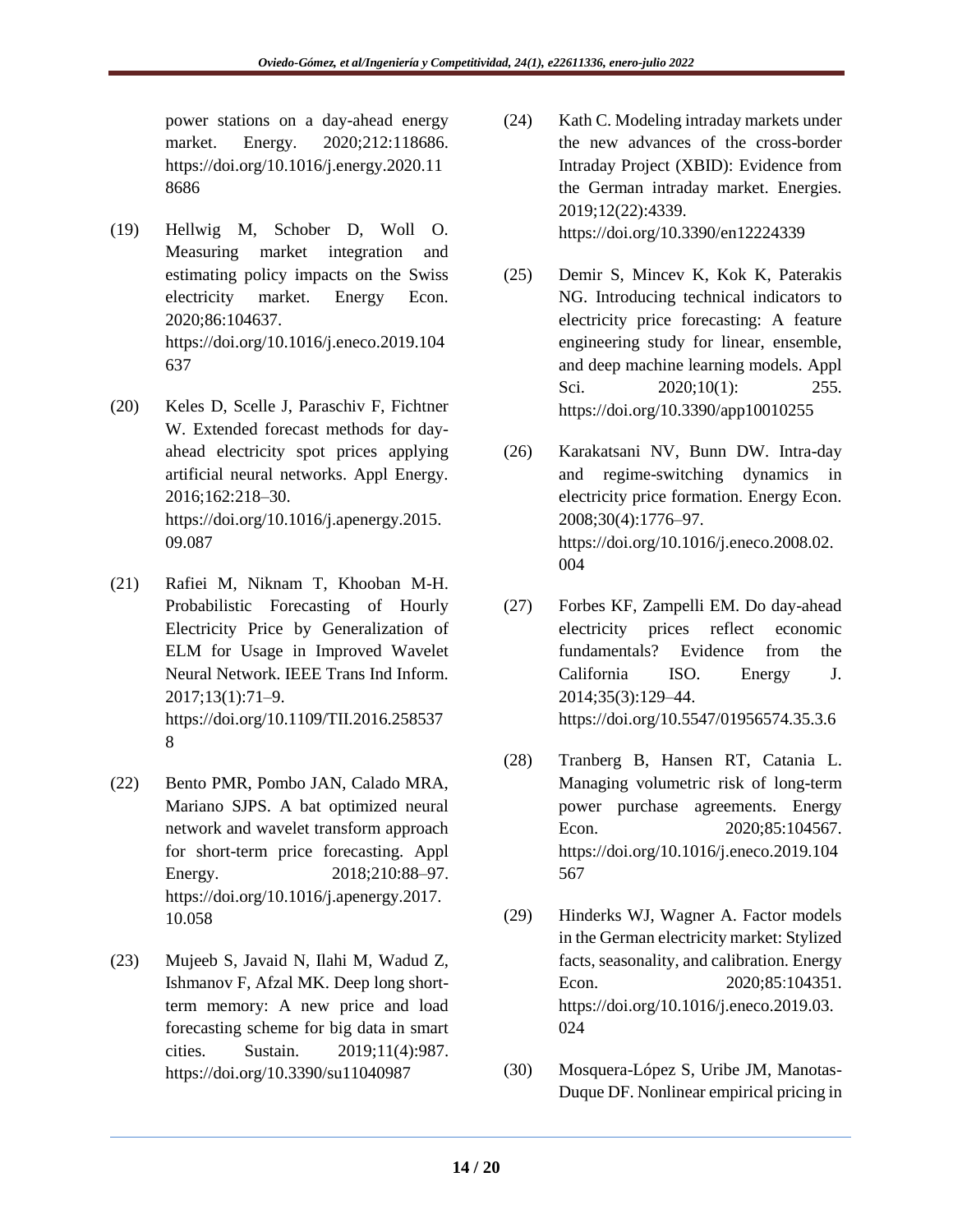electricity markets using fundamental weather factors. Energy. 2017;139:594– 605. [https://doi.org/10.1016/j.energy.2017.07.](https://doi.org/10.1016/j.energy.2017.07.181)

[181](https://doi.org/10.1016/j.energy.2017.07.181)

- (31) Blazsek S, Hernández H. Analysis of electricity prices for Central American countries using dynamic conditional score models. Empir Econ. 2018;55(4):1807–48. [https://doi.org/10.1007/s00181-017-](https://doi.org/10.1007/s00181-017-1341-3) [1341-3](https://doi.org/10.1007/s00181-017-1341-3)
- (32) Mosquera-López S, Nursimulu A. Drivers of electricity price dynamics: Comparative analysis of spot and futures markets. Energy Policy. 2019;126:76–87. [https://doi.org/10.1016/j.enpol.2018.11.0](https://doi.org/10.1016/j.enpol.2018.11.020) [20](https://doi.org/10.1016/j.enpol.2018.11.020)
- (33) Yan D, Kong Y, Ren X, Shi Y, Chiang S. The determinants of urban sustainability in Chinese resource-based cities: A panel quantile regression approach. Sci Total Environ. 2019;686:1210–9. [https://doi.org/10.1016/j.scitotenv.2019.](https://doi.org/10.1016/j.scitotenv.2019.05.386) [05.386](https://doi.org/10.1016/j.scitotenv.2019.05.386)
- (34) Díaz G, Coto J, Gómez-Aleixandre J. Prediction and explanation of the formation of the Spanish day-ahead electricity price through machine learning regression. Appl Energy. 2019 Apr;239:610–25. [https://doi.org/10.1016/j.apenergy.2019.](https://doi.org/10.1016/j.apenergy.2019.01.213) [01.213](https://doi.org/10.1016/j.apenergy.2019.01.213)
- (35) Zhao W, Yan H, He W. Equilibrium Model of Electricity Market Based on Non-Cooperative Game of Wind Farms, Thermal Power Plants and Power Grid Company. Dianwang JishuPower Syst Technol. 2018;42(1):103-9.

[https://doi.org/10.13335/j.1000-](https://doi.org/10.13335/j.1000-3673.pst.2017.1337) [3673.pst.2017.1337](https://doi.org/10.13335/j.1000-3673.pst.2017.1337)

- (36) Pakrooh P, Nematian J, Pishbahar E, Hayati B. Reforming energy prices to achieve sustainable energy consumption in the agriculture sector of Iran's provinces: Using game approach. J Clean Prod. 2021;293:126146. [https://doi.org/10.1016/j.jclepro.2021.12](https://doi.org/10.1016/j.jclepro.2021.126146) [6146](https://doi.org/10.1016/j.jclepro.2021.126146)
- (37) Lu Q, Lü S, Leng Y. A Nash-Stackelberg game approach in regional energy market considering users' integrated demand response. Energy. 2019;175:456–70. [https://doi.org/10.1016/j.energy.2019.03.](https://doi.org/10.1016/j.energy.2019.03.079) [079](https://doi.org/10.1016/j.energy.2019.03.079)
- (38) Penkovskii AV, Stennikov VA, Khamisov OV. Optimum load distribution between heat sources based on the Cournot model. Therm Eng Engl Transl Tepl. 2015;62(8):598–606. [https://doi.org/10.1134/S0040601515080](https://doi.org/10.1134/S0040601515080054) [054](https://doi.org/10.1134/S0040601515080054)
- (39) Koschker S, Möst D. Perfect competition vs. strategic behaviour models to derive electricity prices and the influence of renewables on market power. Spectr. 2016;38(3):661–86. [https://doi.org/10.1007/s00291-015-](https://doi.org/10.1007/s00291-015-0415-x) [0415-x](https://doi.org/10.1007/s00291-015-0415-x)
- (40) Liu G, Zhao JH, Wen F, Yin X, Dong ZY. Option-game-based method for generation investment analysis considering uncertain carbon reduction policy in the electricity market. IET Gener Transm Distrib. 2010;4(8):917– 27. [https://doi.org/10.1049/iet](https://doi.org/10.1049/iet-gtd.2009.0439)[gtd.2009.0439](https://doi.org/10.1049/iet-gtd.2009.0439)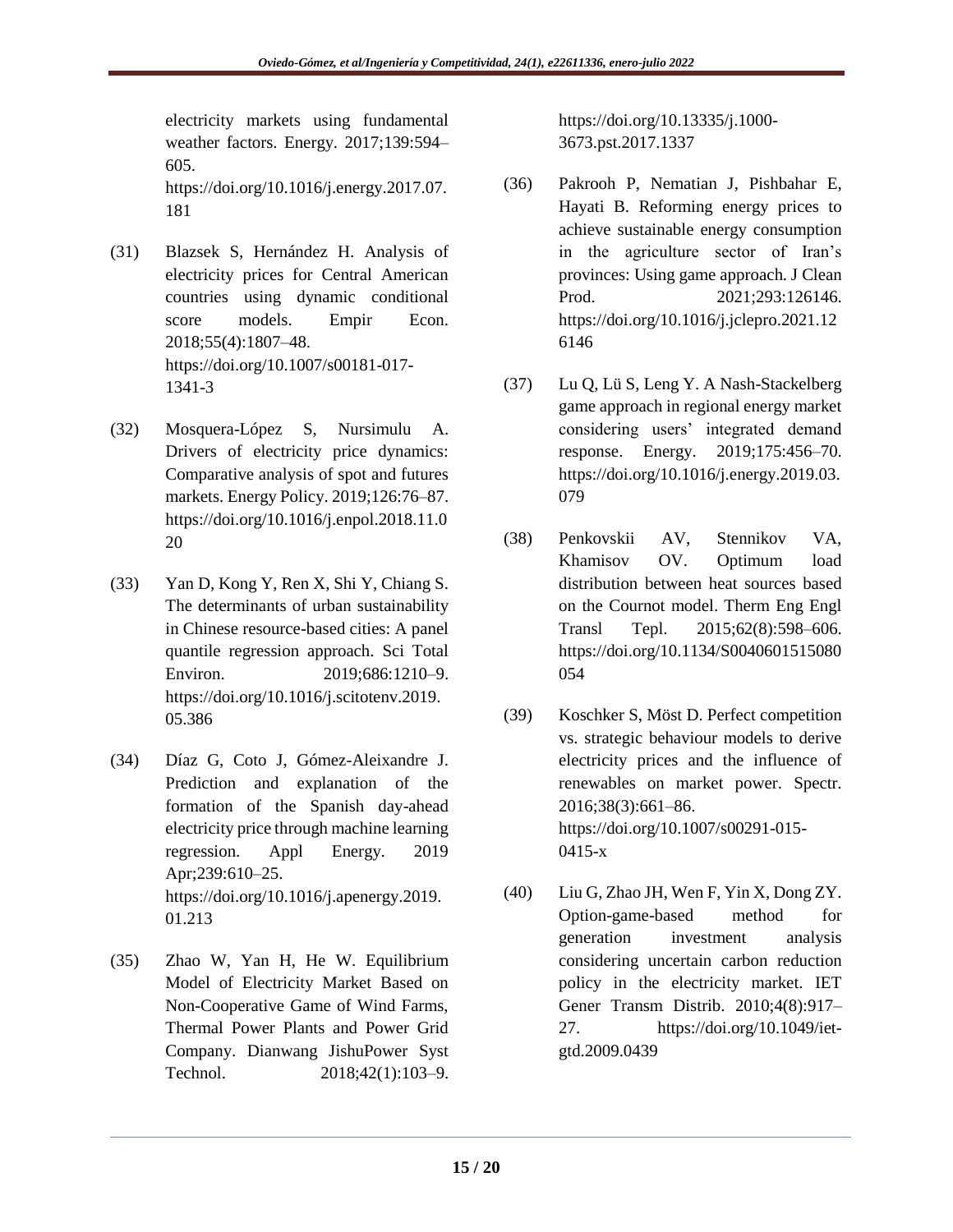- (41) Zhao Y, Yu Y, Liu H. Transmission constrained market power analysis based on LSFE. Dianli Xitong ZidonghuaAutomation Electr Power Syst. 2003;27(13):30-35+49.
- (42) Kirschen DS, Strbac G, Cumperayot P, De Mendes DP. Factoring the elasticity of demand in electricity prices. IEEE Trans Power Syst. 2000;15(2):612–7. <https://doi.org/10.1109/59.867149>
- (43) Deng S, Oren S. Electricity derivatives and risk management. Energy. 2006 May;31(6–7):940–53. [https://doi.org/10.1016/j.energy.2005.02.](https://doi.org/10.1016/j.energy.2005.02.015) [015](https://doi.org/10.1016/j.energy.2005.02.015)
- (44) Mandal P, Senjyu T, Urasaki N, Funabashi T, Srivastava AK. A Novel Approach to Forecast Electricity Price for PJM Using Neural Network and Similar Days Method. IEEE Trans Power Syst. 2007 Nov;22(4):2058–65. [https://doi.org/10.1109/TPWRS.2007.90](https://doi.org/10.1109/TPWRS.2007.907386) [7386](https://doi.org/10.1109/TPWRS.2007.907386)
- (45) Rodriguez CP, Anders GJ. Energy Price Forecasting in the Ontario Competitive Power System Market. IEEE Trans Power Syst. 2004 Feb;19(1):366–74. [https://doi.org/10.1109/TPWRS.2003.82](https://doi.org/10.1109/TPWRS.2003.821470) [1470](https://doi.org/10.1109/TPWRS.2003.821470)
- (46) Bojnec S, Papler D. Deregulation of electricity market and drivers of demand for electrical energy in industry. Manag Prod Eng Rev. 2016;7(3):4–10. <https://doi.org/10.1515/mper-2016-0021>
- (47) García-Álvarez MT, Cabeza-García L, Soares I. An assessment of supply-side and demand-side policies in EU-28 household electricity prices. Int J Sustain Energy Plan Manag. 2020;26(Special

Issue):5–18. <https://doi.org/10.5278/ijsepm.3417>

- (48) Westgaard S, Fleten S-E, Negash A, Botterud A, Bogaard K, Verling TH. Performing price scenario analysis and stress testing using quantile regression: A case study of the Californian electricity market. Energy. 2021;214:118796. [https://doi.org/10.1016/j.energy.2020.11](https://doi.org/10.1016/j.energy.2020.118796) [8796](https://doi.org/10.1016/j.energy.2020.118796)
- (49) Afanasyev DO, Fedorova EA, Gilenko EV. The fundamental drivers of electricity price: a multi-scale adaptive regression analysis. Empir Econ. 2020;60(4):1913–1938. [https://doi.org/10.1007/s00181-020-](https://doi.org/10.1007/s00181-020-01825-3) [01825-3](https://doi.org/10.1007/s00181-020-01825-3)
- (50) Carmona R, Coulon M, Schwarz D. Electricity price modeling and asset valuation: A multi-fuel structural approach. Math Financ Econ. 2013;7(2):167–202. [https://doi.org/10.1007/s11579-012-](https://doi.org/10.1007/s11579-012-0091-4) [0091-4](https://doi.org/10.1007/s11579-012-0091-4)
- (51) Hakala K, Addor N, Gobbe T, Ruffieux J, Seibert J. Risks and opportunities for a Swiss hydroelectricity company in a changing climate. Hydrol Earth Syst Sci. 2020;24(7):3815–33. [https://doi.org/10.5194/hess-24-3815-](https://doi.org/10.5194/hess-24-3815-2020) [2020](https://doi.org/10.5194/hess-24-3815-2020)
- (52) Loukatou A, Johnson P, Howell S, Duck P. Optimal valuation of wind energy projects co-located with battery storage. Appl Energy. 2021;283:116247. [https://doi.org/10.1016/j.apenergy.2020.](https://doi.org/10.1016/j.apenergy.2020.116247) [116247](https://doi.org/10.1016/j.apenergy.2020.116247)
- (53) Mikayilov JI, Darandary A, Alyamani R, Hasanov FJ, Alatawi H. Regional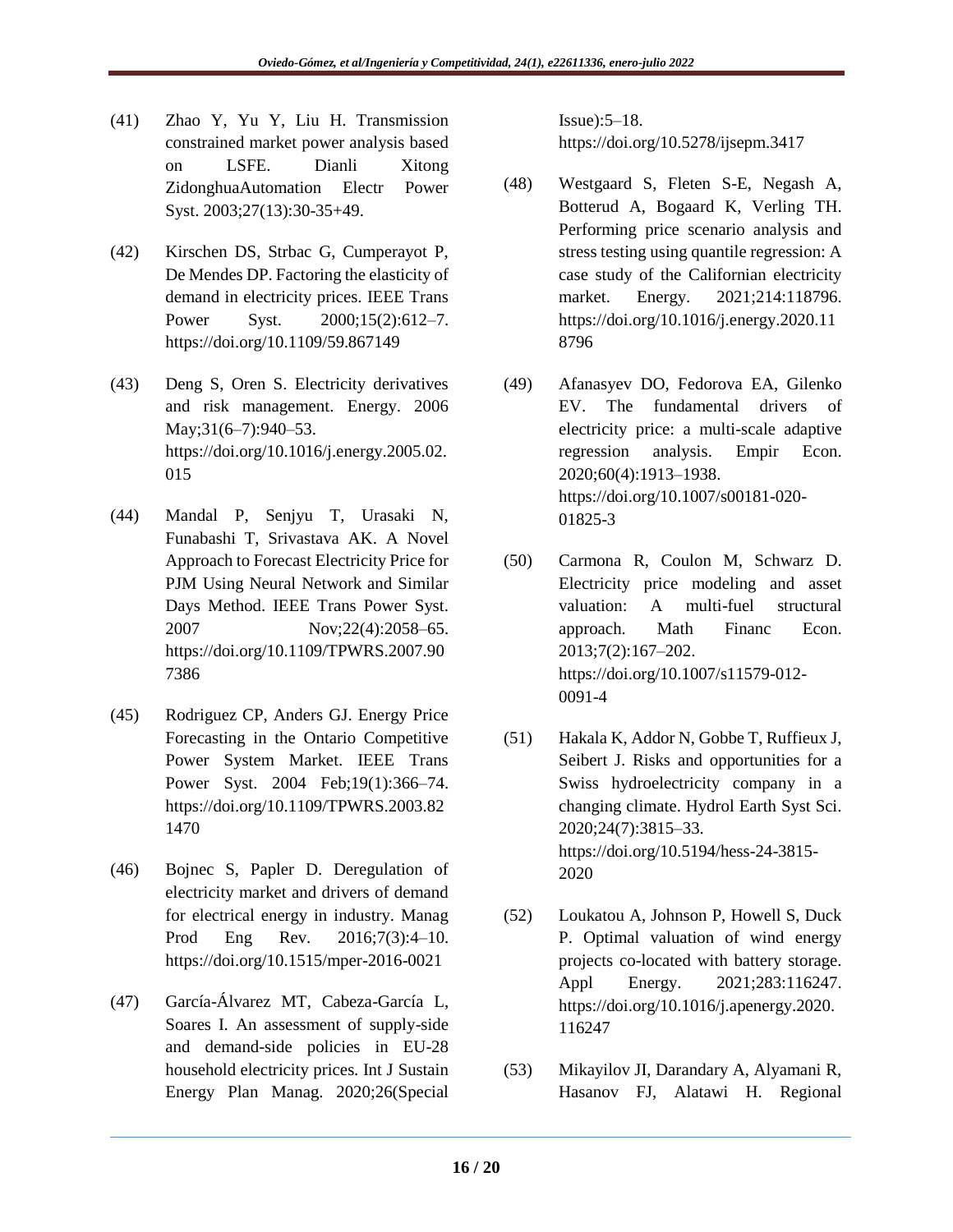heterogeneous drivers of electricity demand in Saudi Arabia: Modeling regional residential electricity demand. Energy Policy. 2020;146:111796. [https://doi.org/10.1016/j.enpol.2020.111](https://doi.org/10.1016/j.enpol.2020.111796) [796](https://doi.org/10.1016/j.enpol.2020.111796) 

- (54) Dehning P, Blume S, Dér A, Flick D, Herrmann C, Thiede S. Load profile analysis for reducing energy demands of production systems in non-production times. Appl Energy. 2019;237:117–30. [https://doi.org/10.1016/j.apenergy.2019.](https://doi.org/10.1016/j.apenergy.2019.01.047) [01.047](https://doi.org/10.1016/j.apenergy.2019.01.047)
- (55) Ergemen YE, Haldrup N, Rodríguez-Caballero CV. Common long-range dependence in a panel of hourly Nord Pool electricity prices and loads. Energy Econ. 2016;60:79–96. [https://doi.org/10.1016/j.eneco.2016.09.](https://doi.org/10.1016/j.eneco.2016.09.008) [008](https://doi.org/10.1016/j.eneco.2016.09.008)
- (56) Blumsack S. Impacts of the retirement of the Beaver Valley and Three Mile Island nuclear power plants on capacity and energy prices in Pennsylvania. Electr J. 2018;31(6):57–64. <https://doi.org/10.1016/j.tej.2018.07.004>
- (57) Cardell JB. Marginal loss pricing for hours with transmission congestion. IEEE Trans Power Syst. 2007;22(4):1466–74. [https://doi.org/10.1109/TPWRS.2007.90](https://doi.org/10.1109/TPWRS.2007.907123) [7123](https://doi.org/10.1109/TPWRS.2007.907123)
- (58) Garcia M, Baldick R. Approximating Economic Dispatch by Linearizing Transmission Losses. IEEE Trans Power Syst. 2020:35(2):1009–22. [https://doi.org/10.1109/TPWRS.2019.29](https://doi.org/10.1109/TPWRS.2019.2941906) [41906](https://doi.org/10.1109/TPWRS.2019.2941906)
- (59) Asija D, Soni KM, Sinha SK, Yadav VK. Congestion management through determination of congestion zones in price-based electricity markets. J Adv Res Dyn Control Syst. 2018;10(7):95– 102.
- (60) Zarnikau J, Tsai CH, Woo CK. Determinants of the wholesale prices of energy and ancillary services in the U.S. Midcontinent electricity market. Energy. 2020;195: 117051. [https://doi.org/10.1016/j.energy.2020.11](https://doi.org/10.1016/j.energy.2020.117051) [7051](https://doi.org/10.1016/j.energy.2020.117051)
- (61) Zhang F, Wen F, Ngan HW, Yu CW, Chung CY, Wong KP. A multi-round negotiation model for bilateral contracting considering spot price risks in electricity market environment. Dianli Xitong Zidonghua Automation Electr Power Syst. 2010;34(22):29–35.
- (62) Ballester C, Furió D. Impact of wind electricity forecasts on bidding strategies. Sustain. 2017;9(8):1318. <https://doi.org/10.3390/su9081318>
- (63) Zhang ZJ, Nair N-CC. Economic and pricing signals in electricity distribution systems: A bibliographic survey. In: 2012 IEEE International Conference on Power System Technology (POWERCON). Auckland: IEEE; 2012 [cited 2021 Jul 1].  $p.$  1–6. [https://doi.org/10.1109/PowerCon.2012.](https://doi.org/10.1109/PowerCon.2012.6401470) [6401470](https://doi.org/10.1109/PowerCon.2012.6401470)
- (64) Ferreira ÂP, Ramos JG, Fernandes PO. A linear regression pattern for electricity price forecasting in the Iberian electricity market. Rev Fac Ing. 2019;(93):117–27. [https://doi.org/10.17533/udea.redin.2019](https://doi.org/10.17533/udea.redin.20190522) [0522](https://doi.org/10.17533/udea.redin.20190522)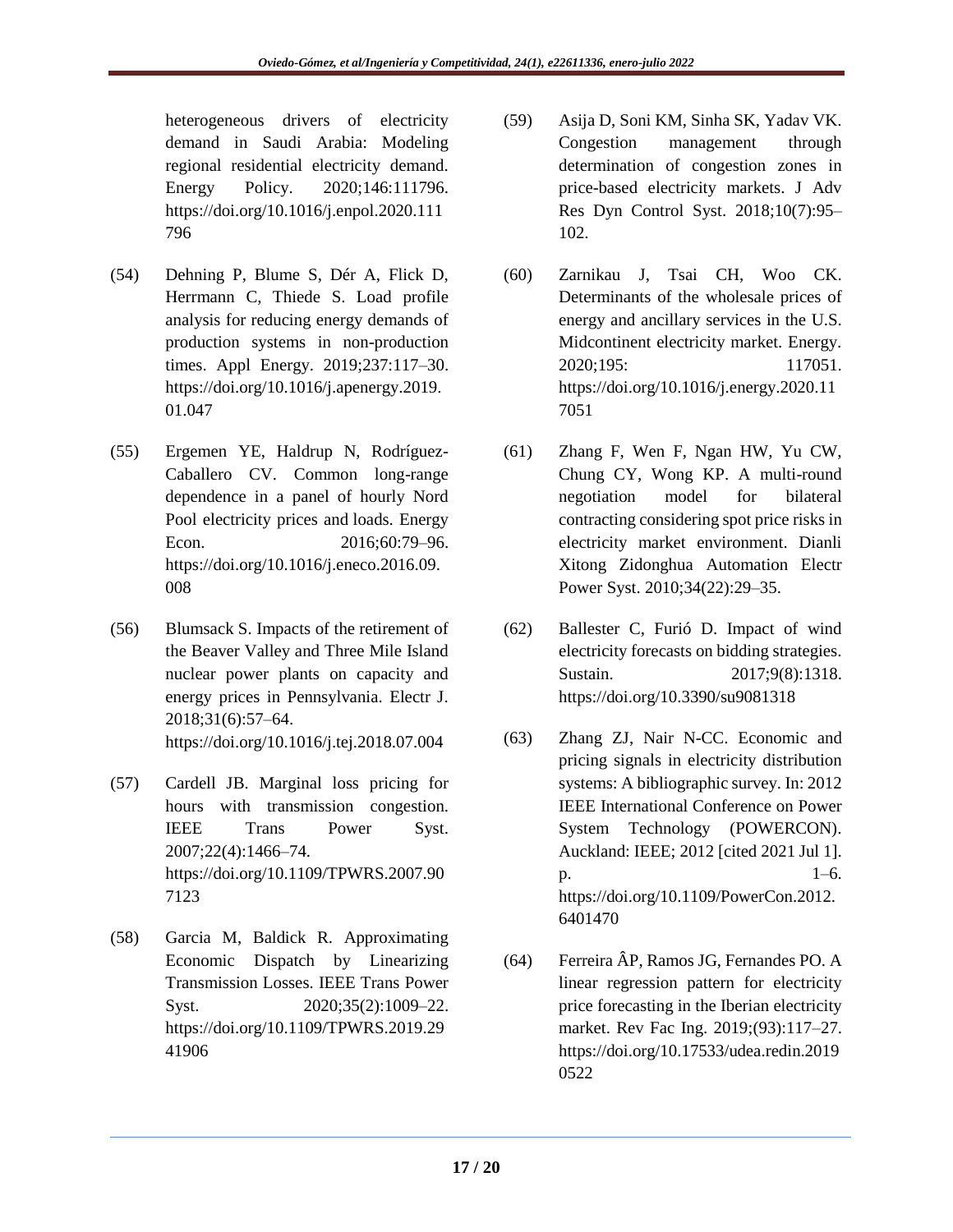- (65) Sadeghi S, Jahangir H, Vatandoust B, Golkar MA, Ahmadian A, Elkamel A. Optimal bidding strategy of a virtual power plant in day-ahead energy and frequency regulation markets: A deep learning-based approach. Int J Electr Power Energy Syst. 2021;127:106646. [https://doi.org/10.1016/j.ijepes.2020.106](https://doi.org/10.1016/j.ijepes.2020.106646) [646](https://doi.org/10.1016/j.ijepes.2020.106646)
- (66) Mashlakov A, Kuronen T, Lensu L, Kaarna A, Honkapuro S. Assessing the performance of deep learning models for multivariate probabilistic energy forecasting. Appl Energy. 2021;285:116405. [https://doi.org/10.1016/j.apenergy.2020.](https://doi.org/10.1016/j.apenergy.2020.116405) [116405](https://doi.org/10.1016/j.apenergy.2020.116405)
- (67) Ciarreta A, Lagullón M, Zarraga A. Modelación de los precios en el mercado eléctrico español. Cuad Econ. 2011;30:227–50.
- (68) Weron R. Electricity price forecasting: A review of the state-of-the-art with a look into the future. Int J Forecast. 2014 Oct;30(4):1030–81. [https://doi.org/10.1016/j.ijforecast.2014.](https://doi.org/10.1016/j.ijforecast.2014.08.008) [08.008](https://doi.org/10.1016/j.ijforecast.2014.08.008)
- (69) Nowotarski J, Weron R. Recent advances in electricity price forecasting: A review of probabilistic forecasting. Renew Sustain Energy Rev. 2018 Jan;81:1548– 68. [https://doi.org/10.1016/j.rser.2017.05.23](https://doi.org/10.1016/j.rser.2017.05.234) [4](https://doi.org/10.1016/j.rser.2017.05.234)
- (70) Mosquera-López S, Manotas-Duque DF, Uribe JM. Risk asymmetries in hydrothermal power generation markets. Electr Power Syst Res. 2017 Jun;147:154–64.

[https://doi.org/10.1016/j.epsr.2017.02.03](https://doi.org/10.1016/j.epsr.2017.02.032) [2](https://doi.org/10.1016/j.epsr.2017.02.032)

- (71) Lisi F, Shah I. Forecasting next-day electricity demand and prices based on functional models. Energy Syst. 2020;11(4):947–79. [https://doi.org/10.1007/s12667-019-](https://doi.org/10.1007/s12667-019-00356-w) [00356-w](https://doi.org/10.1007/s12667-019-00356-w)
- (72) Kabak M, Tasdemir T. Electricity Day-Ahead Market Price Forecasting by Using Artificial Neural Networks: An Application for Turkey. Arab J Sci Eng. 2020;45(3):2317–26. [https://doi.org/10.1007/s13369-020-](https://doi.org/10.1007/s13369-020-04349-1) [04349-1](https://doi.org/10.1007/s13369-020-04349-1)
- (73) Jahangir H, Tayarani H, Baghali S, Ahmadian A, Elkamel A, Golkar MA, et al. A Novel Electricity Price Forecasting Approach Based on Dimension Reduction Strategy and Rough Artificial Neural Networks. IEEE Trans Ind Inform. 2020;16(4):2369–81. [https://doi.org/10.1109/TII.2019.293300](https://doi.org/10.1109/TII.2019.2933009) [9](https://doi.org/10.1109/TII.2019.2933009)
- (74) Heydari A, Majidi Nezhad M, Pirshayan E, Astiaso Garcia D, Keynia F, De Santoli L. Short-term electricity price and load forecasting in isolated power grids based on composite neural network and gravitational search optimization algorithm. Appl Energy. 2020;277:115503. [https://doi.org/10.1016/j.apenergy.2020.](https://doi.org/10.1016/j.apenergy.2020.115503) [115503](https://doi.org/10.1016/j.apenergy.2020.115503)
- (75) Zhang Y, Li C, Li L. Wavelet transform and Kernel-based extreme learning machine for electricity price forecasting. Energy Syst. 2018;9(1):113–34. [https://doi.org/10.1007/s12667-016-](https://doi.org/10.1007/s12667-016-0227-3) [0227-3](https://doi.org/10.1007/s12667-016-0227-3)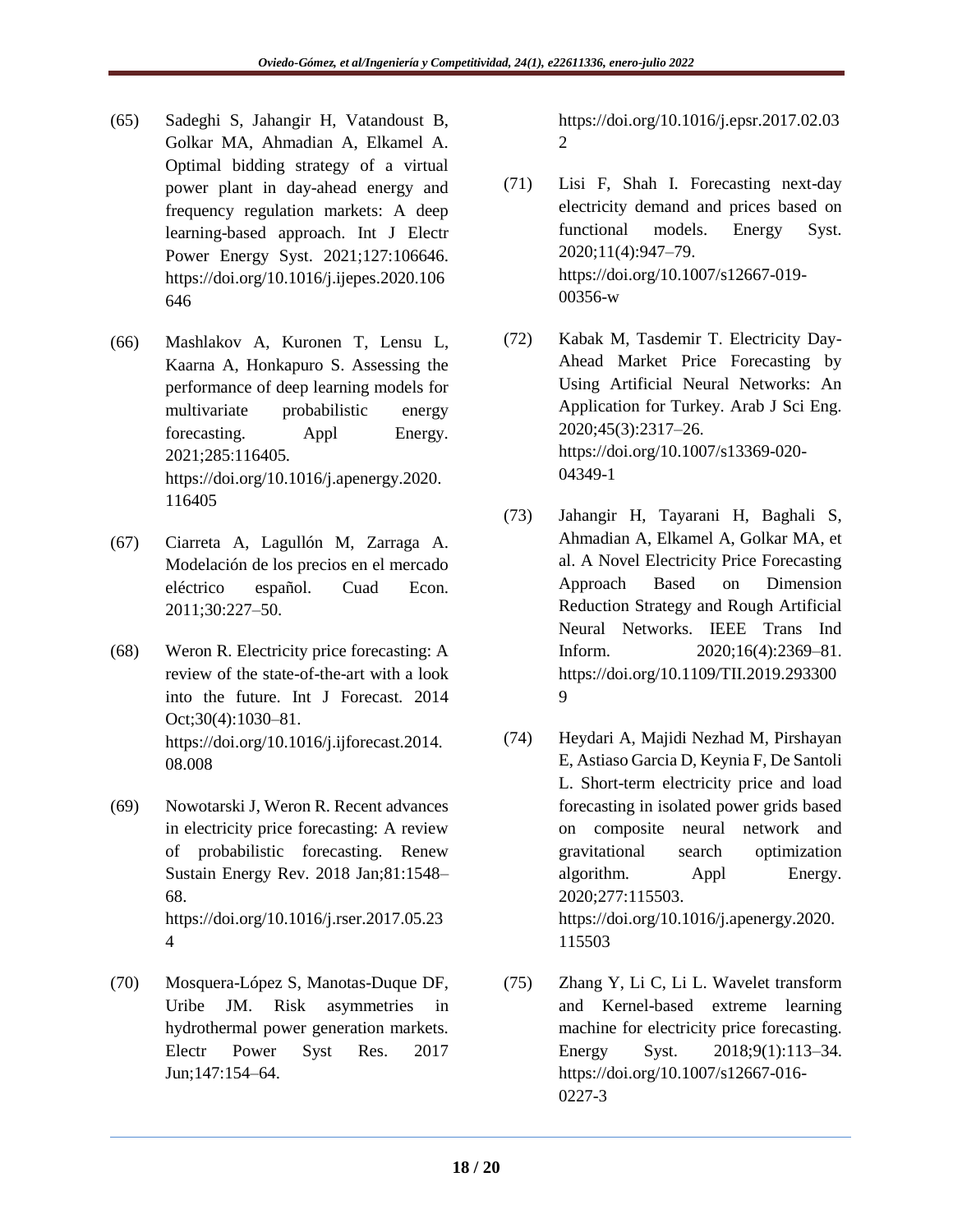- (76) Chen Y, Li M, Yang Y, Li C, Li Y, Li L. A hybrid model for electricity price forecasting based on least square support vector machines with combined kernel. J Renew Sustain Energy. 2018;10(5): 055502. <https://doi.org/10.1063/1.5045172>
- (77) Boltörk E, Oztayşi B. Risk assessment in electricity market integrating value-Atrisk approach and forecasting techniques. Int J Ind Eng Theory Appl Pract. 2018;25(4):424–40.
- (78) Zolotova IY, Dvorkin VV. Short-term forecasting of prices for the Russian wholesale electricity market based on neural networks. Stud Russ Econ Dev. 2017;28(6):608–15. [https://doi.org/10.1134/S1075700717060](https://doi.org/10.1134/S1075700717060144) [144](https://doi.org/10.1134/S1075700717060144)
- (79) BP. Statistical Review of World Energy 2020 [Internet]. London, United Kingdom; 2019. Report No.: 69th. Available from: [https://www.bp.com/content/dam/bp/bus](https://www.bp.com/content/dam/bp/business-sites/en/global/corporate/pdfs/energy-economics/statistical-review/bp-stats-review-2020-full-report.pdf) [iness](https://www.bp.com/content/dam/bp/business-sites/en/global/corporate/pdfs/energy-economics/statistical-review/bp-stats-review-2020-full-report.pdf)[sites/en/global/corporate/pdfs/energy](https://www.bp.com/content/dam/bp/business-sites/en/global/corporate/pdfs/energy-economics/statistical-review/bp-stats-review-2020-full-report.pdf)[economics/statistical-review/bp-stats](https://www.bp.com/content/dam/bp/business-sites/en/global/corporate/pdfs/energy-economics/statistical-review/bp-stats-review-2020-full-report.pdf)[review-2020-full-report.pdf](https://www.bp.com/content/dam/bp/business-sites/en/global/corporate/pdfs/energy-economics/statistical-review/bp-stats-review-2020-full-report.pdf)
- (80) Nagayama H. Effects of regulatory reforms in the electricity supply industry on electricity prices in developing countries. Energy Policy. 2007 Jun;35(6):3440–62. [https://doi.org/10.1016/j.enpol.2006.12.0](https://doi.org/10.1016/j.enpol.2006.12.018) [18](https://doi.org/10.1016/j.enpol.2006.12.018)
- (81) Samudio-Carter C, Vargas A, Albarracín-Sánchez R, Lin J. Mitigation of price spike in unit commitment: A probabilistic approach. Energy Econ. 2019 May;80:1041–9.

[https://doi.org/10.1016/j.eneco.2019.01.](https://doi.org/10.1016/j.eneco.2019.01.029) [029](https://doi.org/10.1016/j.eneco.2019.01.029)

- (82) Vaca J, Núñez G, Kido A. Análisis multisectorial del incremento de precios de la electricidad en la economía de México. Probl Desarro Rev Latinoam Econ. 2019 Jan 8;50(196):167–89. [https://doi.org/10.22201/iiec.20078951e.](https://doi.org/10.22201/iiec.20078951e.2019.196.64775) [2019.196.64775](https://doi.org/10.22201/iiec.20078951e.2019.196.64775)
- (83) Enríquez A, Ramírez JC, Rosellón J. Costos de generación, inversión y precios del sector eléctrico en México. Investig Económica. 2019;78(309):58. [https://doi.org/10.22201/fe.01851667p.2](https://doi.org/10.22201/fe.01851667p.2019.309.70119) [019.309.70119](https://doi.org/10.22201/fe.01851667p.2019.309.70119)
- (84) Abos H, Ave M, Martínez-Ortiz H. A case study of a procedure to optimize the renewable energy coverage in isolated systems: an astronomical center in the North of Chile. Energy Sustain Soc. 2017;7(1). [https://doi.org/10.1186/s13705-017-](https://doi.org/10.1186/s13705-017-0109-0) [0109-0](https://doi.org/10.1186/s13705-017-0109-0)
- (85) Bustos-Salvagno J. Bidding behavior in the Chilean electricity market. Energy Econ. 2015;51:288–99. [https://doi.org/10.1016/j.eneco.2015.07.](https://doi.org/10.1016/j.eneco.2015.07.003) [003](https://doi.org/10.1016/j.eneco.2015.07.003)
- (86) Sikora I, Campos Abad JA, Bustos Salvagno J. Determinantes del precio spot eléctrico en el Sistema Interconectado Central de Chile. Rev Análisis Económico. 2017 Oct;32(2):3–38. [https://doi.org/10.4067/S0718-](https://doi.org/10.4067/S0718-88702017000200003) [88702017000200003](https://doi.org/10.4067/S0718-88702017000200003)
- (87) Barria C, Rudnick H. Investment under Uncertainty in Power Generation: Integrated Electricity Prices Modeling and Real Options Approach. IEEE Lat